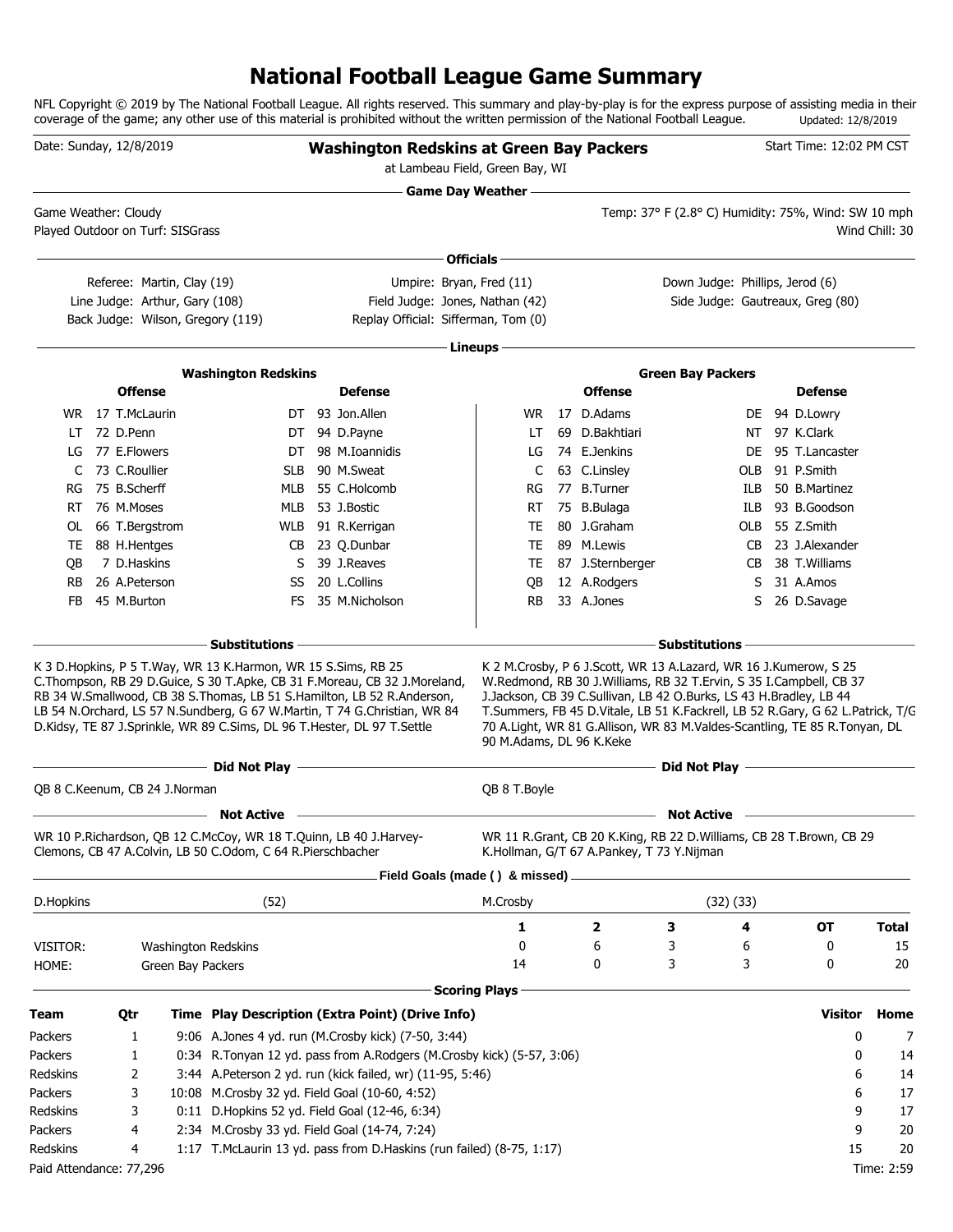# **Final Individual Statistics**

|                            | <b>Washington Redskins</b> |                |             |                |              |                    |                    |                |                     |                        |            | <b>Green Bay Packers</b> |                |             |              |                   |              |
|----------------------------|----------------------------|----------------|-------------|----------------|--------------|--------------------|--------------------|----------------|---------------------|------------------------|------------|--------------------------|----------------|-------------|--------------|-------------------|--------------|
| <b>RUSHING</b>             |                            |                | <b>ATT</b>  | <b>YDS</b>     | <b>AVG</b>   | LG                 | <b>TD</b>          | <b>RUSHING</b> |                     |                        |            |                          | <b>ATT</b>     | <b>YDS</b>  | <b>AVG</b>   | LG                | TD           |
| A.Peterson                 |                            |                | 20          | 76             | 3.8          | 13                 | 1                  | A.Jones        |                     |                        |            |                          | 16             | 134         | 8.4          | 42                | $\mathbf{1}$ |
| D.Guice                    |                            |                | 5           | 42             | 8.4          | 23                 | 0                  | J.Williams     |                     |                        |            |                          | $\overline{7}$ | 24          | 3.4          | 7                 | 0            |
| W.Smallwood                |                            |                | 2           | $\overline{4}$ | 2.0          | 4                  | 0                  | A.Rodgers      |                     |                        |            |                          | 5              | 16          | 3.2          | 13                | 0            |
| D.Haskins                  |                            |                | 1           | $-1$           | $-1.0$       | $-1$               | 0                  |                |                     |                        |            |                          |                |             |              |                   |              |
| Total                      |                            |                | 28          | 121            | 4.3          | 23                 | 1                  | Total          |                     |                        |            |                          | 28             | 174         | 6.2          | 42                | 1            |
| <b>PASSING</b>             | ATT                        | <b>CMP</b>     | <b>YDS</b>  | SK/YD TD       |              | LG IN              | RT                 | <b>PASSING</b> |                     |                        | <b>ATT</b> | <b>CMP</b>               | <b>YDS</b>     | SK/YD TD    |              | LG IN             | <b>RT</b>    |
| D.Haskins                  | 27                         | 16             | 170         | 4/29           | 1            | 30<br>$\mathbf{1}$ | 74.6               | A.Rodgers      |                     |                        | 28         | 18                       | 195            | 4/28        | $\mathbf{1}$ | 25<br>0           | 96.6         |
| Total                      | 27                         | 16             | 170         | 4/29           | 1            | 30<br>1            | 74.6               | Total          |                     |                        | 28         | 18                       | 195            | 4/28        | $\mathbf{1}$ | 25<br>$\mathbf 0$ | 96.6         |
| <b>PASS RECEIVING</b>      |                            | <b>TAR</b>     | <b>REC</b>  | <b>YDS</b>     | <b>AVG</b>   | LG                 | <b>TD</b>          |                |                     | <b>PASS RECEIVING</b>  |            | <b>TAR</b>               | <b>REC</b>     | <b>YDS</b>  | <b>AVG</b>   | LG                | <b>TD</b>    |
| C.Thompson                 |                            | 8              | 7           | 43             | 6.1          | 14                 | 0                  | A.Jones        |                     |                        |            | 7                        | 6              | 58          | 9.7          | 25                | 0            |
| T.McLaurin                 |                            | 7              | 4           | 57             | 14.3         | 21                 | 1                  | D.Adams        |                     |                        |            | 6                        | 4              | 41          | 10.3         | 15                | 0            |
| S.Sims                     |                            | 7              | 4           | 40             | 10.0         | 13                 | 0                  | J.Graham       |                     |                        |            | 5                        | 3              | 49          | 16.3         | 25                | 0            |
| K.Harmon                   |                            | $\overline{4}$ | 1           | 30             | 30.0         | 30                 | 0                  | A.Lazard       |                     |                        |            | 3                        | 2              | 19          | 9.5          | 17                | 0            |
|                            |                            |                |             |                |              |                    |                    | R.Tonyan       |                     |                        |            | 1                        | 1              | 12          | 12.0         | 12                | 1            |
|                            |                            |                |             |                |              |                    |                    | G.Allison      |                     |                        |            | 1                        | 1              | 11          | 11.0         | 11                | 0            |
|                            |                            |                |             |                |              |                    |                    | M.Lewis        |                     |                        |            | 1                        | 1              | 5           | 5.0          | 5                 | 0            |
|                            |                            |                |             |                |              |                    |                    |                | J.Sternberger       |                        |            | 1                        | 0              | 0           | 0.0          | 0                 | 0            |
|                            |                            |                |             |                |              |                    |                    | J.Williams     |                     |                        |            | 1                        | 0              | 0           | 0.0          | 0                 | 0            |
|                            |                            |                |             |                |              |                    |                    | D.Vitale       |                     |                        |            | 1                        | 0              | $\mathbf 0$ | 0.0          | 0                 | 0            |
| Total                      |                            | 26             | 16          | 170            | 10.6         | 30                 | 1                  | Total          |                     |                        |            | 27                       | 18             | 195         | 10.8         | 25                | 1            |
| <b>INTERCEPTIONS</b>       |                            |                | <b>NO</b>   | <b>YDS</b>     | <b>AVG</b>   | LG                 | TD                 |                |                     | <b>INTERCEPTIONS</b>   |            |                          | <b>NO</b>      | <b>YDS</b>  | <b>AVG</b>   | LG                | <b>TD</b>    |
|                            |                            |                |             |                |              |                    |                    | A.Amos         |                     |                        |            |                          | 1              | 3           | 3.0          | 3                 | 0            |
| Total                      |                            |                | 0           | 0              | 0            | 0                  | 0                  | Total          |                     |                        |            |                          | 1              | 3           | 3.0          | 3                 | 0            |
| <b>PUNTING</b>             | <b>NO</b>                  | <b>YDS</b>     | <b>AVG</b>  | <b>NET</b>     | ΤВ           | <b>IN20</b>        | LG                 | <b>PUNTING</b> |                     |                        | <b>NO</b>  | <b>YDS</b>               | <b>AVG</b>     | <b>NET</b>  | TB           | <b>IN20</b>       | LG           |
| T.Way                      | 6                          | 264            | 44.0        | 35.5           | 0            | 2                  | 54                 | J.Scott        |                     |                        | 4          | 161                      | 40.3           | 33.8        | 1            | 2                 | 44           |
| Total                      | 6                          | 264            | 44.0        | 35.5           | 0            | 2                  | 54                 | Total          |                     |                        | 4          | 161                      | 40.3           | 33.8        | 1            | 2                 | 44           |
| <b>PUNT RETURNS</b>        |                            | <b>NO</b>      | <b>YDS</b>  | AVG            | FC           | LG                 | TD                 |                | <b>PUNT RETURNS</b> |                        |            | <b>NO</b>                | <b>YDS</b>     | AVG         | FC           | LG                | TD           |
| S.Sims                     |                            | 1              | 6           | 6.0            | 1            | 6                  | 0                  | T.Ervin        |                     |                        |            | $\overline{4}$           | 51             | 12.8        | 2            | 18                | 0            |
| [OUT OF BOUNDS]            |                            | 1              | 0           | 0.0            | 0            | 0                  | 0                  |                |                     |                        |            |                          |                |             |              |                   |              |
| [TOUCHBACK]                |                            | 1              | 0           | 0.0            | 0            | 0                  | 0                  |                |                     |                        |            |                          |                |             |              |                   |              |
| Total                      |                            | 1              | 6           | 6.0            | 1            | 6                  | 0                  | Total          |                     |                        |            | 4                        | 51             | 12.8        | 2            | 18                | 0            |
| <b>KICKOFF RETURNS</b>     |                            | <b>NO</b>      | <b>YDS</b>  | <b>AVG</b>     | FC           | LG                 | TD                 |                |                     | <b>KICKOFF RETURNS</b> |            | <b>NO</b>                | <b>YDS</b>     | <b>AVG</b>  | FC           | LG                | <b>TD</b>    |
| S.Sims                     |                            | 1              | 19          | 19.0           | 0            | 19                 | $\mathbf 0$        |                | [TOUCHBACK]         |                        |            | 3                        | 0              | 0.0         | $\mathbf 0$  | 0                 | $\mathbf 0$  |
| [TOUCHBACK]                |                            | 4              | $\mathbf 0$ | 0.0            | 0            | 0                  | 0                  |                |                     |                        |            |                          |                |             |              |                   |              |
| Total                      |                            | 1              | 19          | 19.0           | 0            | 19                 | 0                  | Total          |                     |                        |            | 0                        | 0              | 0.0         | 0            | 0                 | 0            |
| <b>Washington Redskins</b> |                            |                |             |                |              |                    |                    |                |                     |                        |            |                          |                |             |              |                   |              |
| <b>FUMBLES</b>             |                            |                |             | <b>FUM</b>     | <b>LOST</b>  |                    | <b>OWN-REC YDS</b> |                | TD                  | <b>FORCED</b>          |            | <b>OPP-REC</b>           | <b>YDS</b>     | <b>TD</b>   |              | <b>OUT-BDS</b>    |              |
| A.Peterson                 |                            |                |             | $\mathbf{1}$   | 0            |                    | $\mathbf{1}$       | $\mathbf 0$    | 0                   | 0                      |            | $\mathbf{0}$             | 0              | $\mathbf 0$ |              | 0                 |              |
| C.Thompson                 |                            |                |             | $\mathbf{1}$   | 0            |                    | 0                  | 0              | 0                   | 0                      |            | 0                        | 0              | 0           |              | 0                 |              |
| T.McLaurin                 |                            |                |             | 0              | 0            |                    | $\mathbf{1}$       | 0              | 0                   | 0                      |            | 0                        | 0              | 0           |              | 0                 |              |
| R.Anderson                 |                            |                |             | 0              | 0            |                    | 0                  | 0              | 0                   | 1                      |            | 1                        | 0              | 0           |              | 0                 |              |
| Total                      |                            |                |             | $\overline{2}$ | 0            |                    | $\overline{2}$     | 0              | $\pmb{0}$           | $\mathbf{1}$           |            | 1                        | 0              | 0           |              | 0                 |              |
| <b>Green Bay Packers</b>   |                            |                |             |                |              |                    |                    |                |                     |                        |            |                          |                |             |              |                   |              |
| <b>FUMBLES</b>             |                            |                |             | <b>FUM</b>     | <b>LOST</b>  |                    | <b>OWN-REC YDS</b> |                | TD                  | <b>FORCED</b>          |            | <b>OPP-REC</b>           | <b>YDS</b>     | <b>TD</b>   |              | <b>OUT-BDS</b>    |              |
| A.Rodgers                  |                            |                |             | $\mathbf{1}$   | $\mathbf{1}$ |                    | 0                  | 0              | 0                   | 0                      |            | 0                        | 0              | 0           |              | 0                 |              |
| D.Savage                   |                            |                |             | 0              | 0            |                    | 0                  | 0              | 0                   | 1                      |            | 0                        | 0              | 0           |              | 0                 |              |
| Z.Smith                    |                            |                |             | 0              | 0            |                    | 0                  | 0              | 0                   | 1                      |            | 0                        | 0              | 0           |              | 0                 |              |
| Total                      |                            |                |             | 1              | $\mathbf{1}$ |                    | 0                  | 0              | 0                   | 2                      |            | 0                        | 0              | 0           |              | 0                 |              |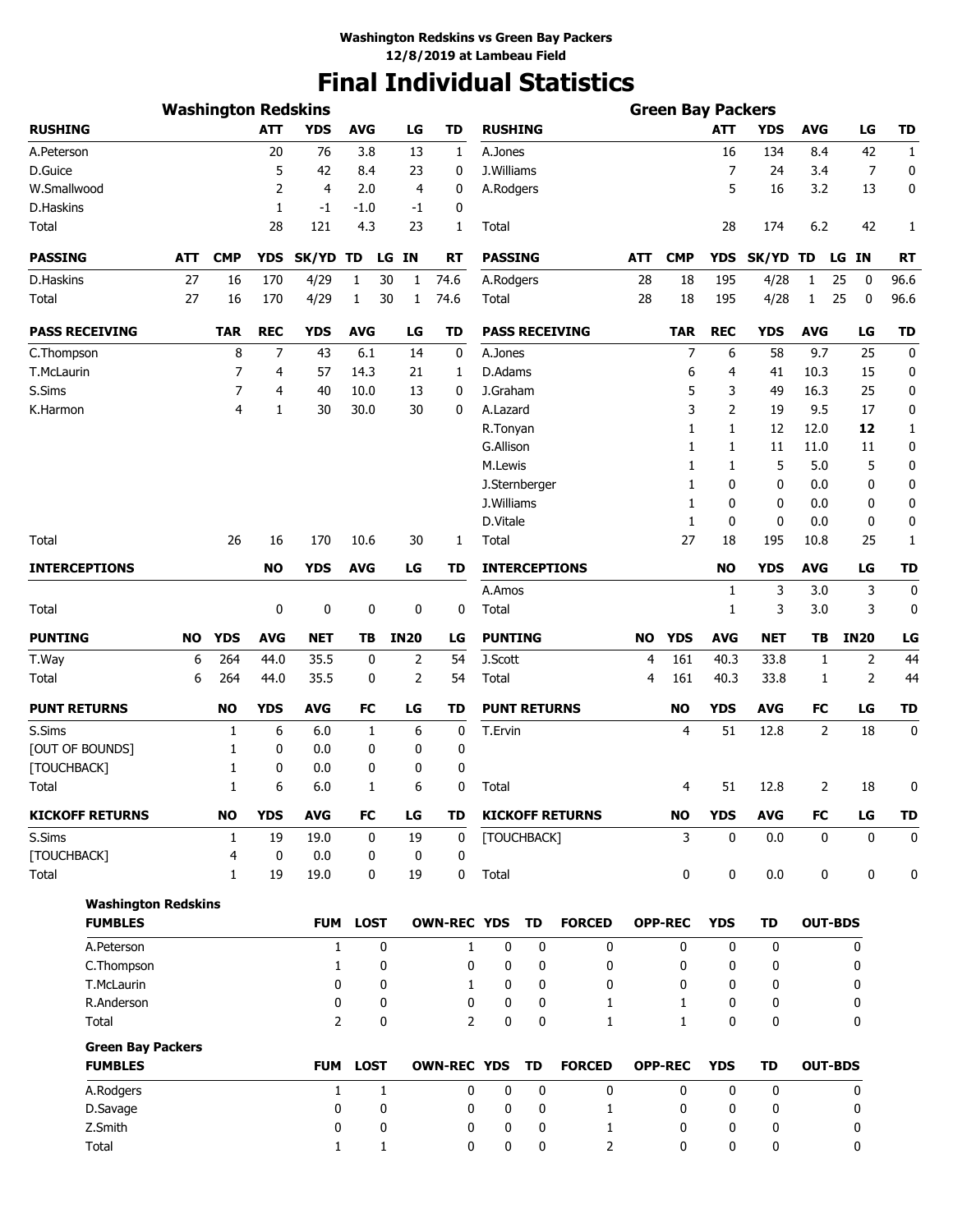## **Final Team Statistics**

|                                                   | <b>Visitor</b><br><b>Redskins</b> | Home<br><b>Packers</b> |
|---------------------------------------------------|-----------------------------------|------------------------|
| <b>TOTAL FIRST DOWNS</b>                          | 18                                | 18                     |
| By Rushing                                        | 5                                 | 9                      |
| By Passing                                        | 11                                | 9                      |
| <b>By Penalty</b>                                 | 2                                 | 0                      |
| THIRD DOWN EFFICIENCY                             | 4-11-36%                          | 5-13-38%               |
| <b>FOURTH DOWN EFFICIENCY</b>                     | $0 - 0 - 0%$                      | 2-2-100%               |
| <b>TOTAL NET YARDS</b>                            | 262                               | 341                    |
| Total Offensive Plays (inc. times thrown passing) | 59                                | 60                     |
| Average gain per offensive play                   | 4.4                               | 5.7                    |
| <b>NET YARDS RUSHING</b>                          | 121                               | 174                    |
| <b>Total Rushing Plays</b>                        | 28                                | 28                     |
| Average gain per rushing play                     | 4.3                               | 6.2                    |
| Tackles for a loss-number and yards               | $3-5$                             | $1 - 5$                |
| <b>NET YARDS PASSING</b>                          | 141                               | 167                    |
| Times thrown - yards lost attempting to pass      | 4-29                              | 4-28                   |
| Gross yards passing                               | 170                               | 195                    |
| <b>PASS ATTEMPTS-COMPLETIONS-HAD INTERCEPTED</b>  | $27 - 16 - 1$                     | $28 - 18 - 0$          |
| Avg gain per pass play (inc.# thrown passing)     | 4.5                               | 5.2                    |
| <b>KICKOFFS Number-In End Zone-Touchbacks</b>     | $4 - 3 - 3$                       | $5 - 5 - 4$            |
| <b>PUNTS Number and Average</b>                   | $6 - 44.0$                        | $4 - 40.3$             |
| Had Blocked                                       | 0                                 | 0                      |
| <b>FGs - PATs Had Blocked</b>                     | $0 - 0$                           | $0 - 0$                |
| <b>Net Punting Average</b>                        | 35.5                              | 33.8                   |
| TOTAL RETURN YARDAGE (Not Including Kickoffs)     | 6                                 | 54                     |
| No. and Yards Punt Returns                        | $1 - 6$                           | $4 - 51$               |
| No. and Yards Kickoff Returns                     | $1 - 19$                          | $0 - 0$                |
| No. and Yards Interception Returns                | $0 - 0$                           | $1 - 3$                |
| <b>PENALTIES Number and Yards</b>                 | $3 - 25$                          | $5 - 34$               |
| <b>FUMBLES Number and Lost</b>                    | $2 - 0$                           | $1 - 1$                |
| <b>TOUCHDOWNS</b>                                 | 2                                 | 2                      |
| Rushing                                           | 1                                 | 1                      |
| Passing                                           | $\mathbf{1}$                      | $\mathbf 1$            |
| <b>EXTRA POINTS Made-Attempts</b>                 | $0 - 2$                           | $2 - 2$                |
| Kicking Made-Attempts                             | $0 - 1$                           | $2 - 2$                |
| <b>Rushing Made-Attempts</b>                      | $0 - 1$                           | $0-0$                  |
| <b>FIELD GOALS Made-Attempts</b>                  | $1 - 1$                           | $2 - 2$                |
| <b>RED ZONE EFFICIENCY</b>                        | 2-2-100%                          | 2-4-50%                |
| <b>GOAL TO GO EFFICIENCY</b>                      | 1-1-100%                          | $0 - 0 - 0%$           |
| <b>SAFETIES</b>                                   | 0                                 | 0                      |
| <b>FINAL SCORE</b>                                | 15                                | 20                     |
| <b>TIME OF POSSESSION</b>                         | 29:36                             | 30:24                  |
|                                                   |                                   |                        |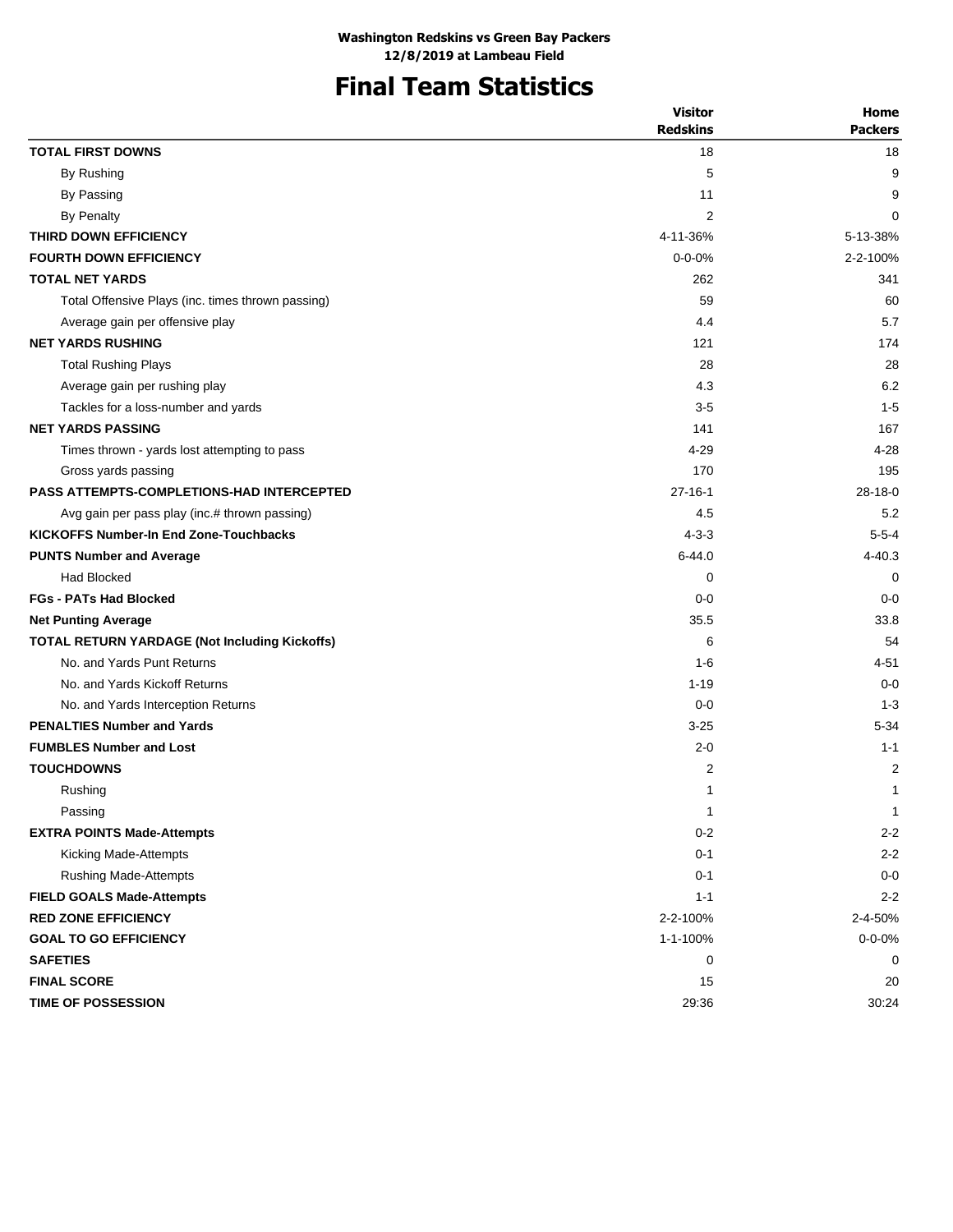### **Ball Possession And Drive Chart**

#### **Washington Redskins**

| #  | Time<br>Recd | Time<br>Lost | <b>Time How Ball</b><br><b>Poss Obtained</b> | <b>Drive</b><br>Began | #<br><b>Play</b> | Yds<br>Gain | Yds<br>Pen | Net<br>Yds | 1st<br>Down | Last<br>Scrm  | <b>How Given</b><br>Up |
|----|--------------|--------------|----------------------------------------------|-----------------------|------------------|-------------|------------|------------|-------------|---------------|------------------------|
|    | 15:00        | 12:50        | 2:10 Kickoff                                 | <b>WAS 25</b>         | 3                | -10         | 0          | $-10$      | 0           | <b>WAS 15</b> | Punt                   |
|    | 9:06         | 7:28         | 1:38 Kickoff                                 | WAS 8                 | 3                | 5           | 0          | 5          | 0           | <b>WAS 13</b> | Punt                   |
| 3  | 5:18         | 3:40         | 1:38 Punt                                    | <b>WAS 12</b>         | 3                | 9           | $\Omega$   | 9          | 0           | <b>WAS 21</b> | Punt                   |
| 4  | 0:34         | 11:22        | 4:12 Kickoff                                 | <b>WAS 25</b>         |                  | 23          | 5          | 28         | 2           | <b>GB 47</b>  | Punt                   |
| 5  | 9:30         | 3:44         | 5:46 Punt                                    | WAS 5                 | 11               | 95          | 0          | 95         | 6           | $*$ GB 2      | Touchdown              |
| 6  | 0:51         | 0:01         | 0:50 Fumble                                  | <b>WAS 40</b>         | 4                | 14          | 5          | 19         |             | GB 41         | Interception           |
|    | 10:08        | 7:58         | 2:10 Kickoff                                 | <b>WAS 25</b>         | 3                |             | $-10$      | -9         | 0           | WAS 16        | Punt                   |
| 8  | 6:45         | 0:11         | 6:34 Punt                                    | WAS 20                | 12               | 37          | 9          | 46         | 3           | GB 34         | Field Goal             |
| 9  | 13:19        | 9:58         | 3:21 Punt                                    | <b>WAS 30</b>         | 6                | 20          |            | 20         |             | 50            | Punt                   |
| 10 | 2:34         | 1:17         | 1:17 Kickoff                                 | <b>WAS 25</b>         | 8                | 75          | 0          | 75         | 5           | $*$ GB 13     | Touchdown              |

(215) Average WAS 22

|    | <b>Green Bay Packers</b> |              |                                              |                       |                  |             |            |            |             |               |                        |
|----|--------------------------|--------------|----------------------------------------------|-----------------------|------------------|-------------|------------|------------|-------------|---------------|------------------------|
| #  | Time<br>Recd             | Time<br>Lost | <b>Time How Ball</b><br><b>Poss Obtained</b> | <b>Drive</b><br>Began | #<br><b>Play</b> | Yds<br>Gain | Yds<br>Pen | Net<br>Yds | 1st<br>Down | Last<br>Scrm  | <b>How Given</b><br>Up |
|    | 12:50                    | 9:06         | 3:44 Punt                                    | 50                    | 7                | 55          | -5         | 50         | 3           | $*$ WAS 4     | Touchdown              |
|    | 7:28                     | 5:18         | $2:10$ Punt                                  | <b>WAS 48</b>         | 3                | -1          | 0          | $-1$       | 0           | <b>WAS 49</b> | Punt                   |
| 3  | 3:40                     | 0:34         | 3:06 Punt                                    | GB 43                 | 5                | 57          | 0          | 57         | 3           | * WAS 12      | Touchdown              |
| 4  | 11:22                    | 9:30         | 1:52 Punt                                    | GB 12                 | 4                | 43          | 0          | 43         | 1           | <b>WAS 45</b> | Punt                   |
| 5. | 3:44                     | 0:51         | 2:53 Kickoff                                 | GB 25                 | 9                | 40          | -5         | 35         | 3           | <b>WAS 27</b> | Fumble                 |
| 6  | 0:01                     | 0:00         | 0:01 Interception                            | GB 27                 |                  | $-1$        | 0          | $-1$       | 0           | GB 27         | End of Half            |
| 7  | 15:00                    | 10:08        | 4:52 Kickoff                                 | GB 25                 | 10               | 60          | 0          | 60         | 3           | * WAS 15      | Field Goal             |
| 8  | 7:58                     | 6:45         | $1:13$ Punt                                  | <b>WAS 49</b>         | 3                | 5           | 0          | 5          | 0           | <b>WAS 44</b> | Punt                   |
| 9  | 0:11                     | 13:19        | 1:52 Kickoff                                 | <b>GB 25</b>          | 4                | 11          | 0          | 11         |             | GB 36         | Punt                   |
| 10 | 9:58                     | 2:34         | 7:24 Punt                                    | GB 11                 | 14               | 74          | 0          | 74         | 4           | * WAS 15      | Field Goal             |
| 11 | 1:17                     | 0:00         | 1:17 Kickoff                                 | <b>WAS 47</b>         | 2                | $-2$        | 0          | $-2$       | 0           | <b>WAS 48</b> | End of Game            |

(374) Average GB 34

#### **\* inside opponent's 20**

|                | <b>Time of Possession by Quarter</b>   | 1st                  | 2nd   | 3rd  | 4th                | ΟТ | Total |
|----------------|----------------------------------------|----------------------|-------|------|--------------------|----|-------|
| <b>Visitor</b> | Washington Redskins                    | 6:00                 | 10:14 | 8:44 | 4:38               |    | 29:36 |
| Home           | Green Bay Packers                      | 9:00                 | 4:46  | 6:16 | 10:22              |    | 30:24 |
|                | <b>Kickoff Drive No.-Start Average</b> | Redskins: 5 - WAS 22 |       |      | Packers: 3 - GB 25 |    |       |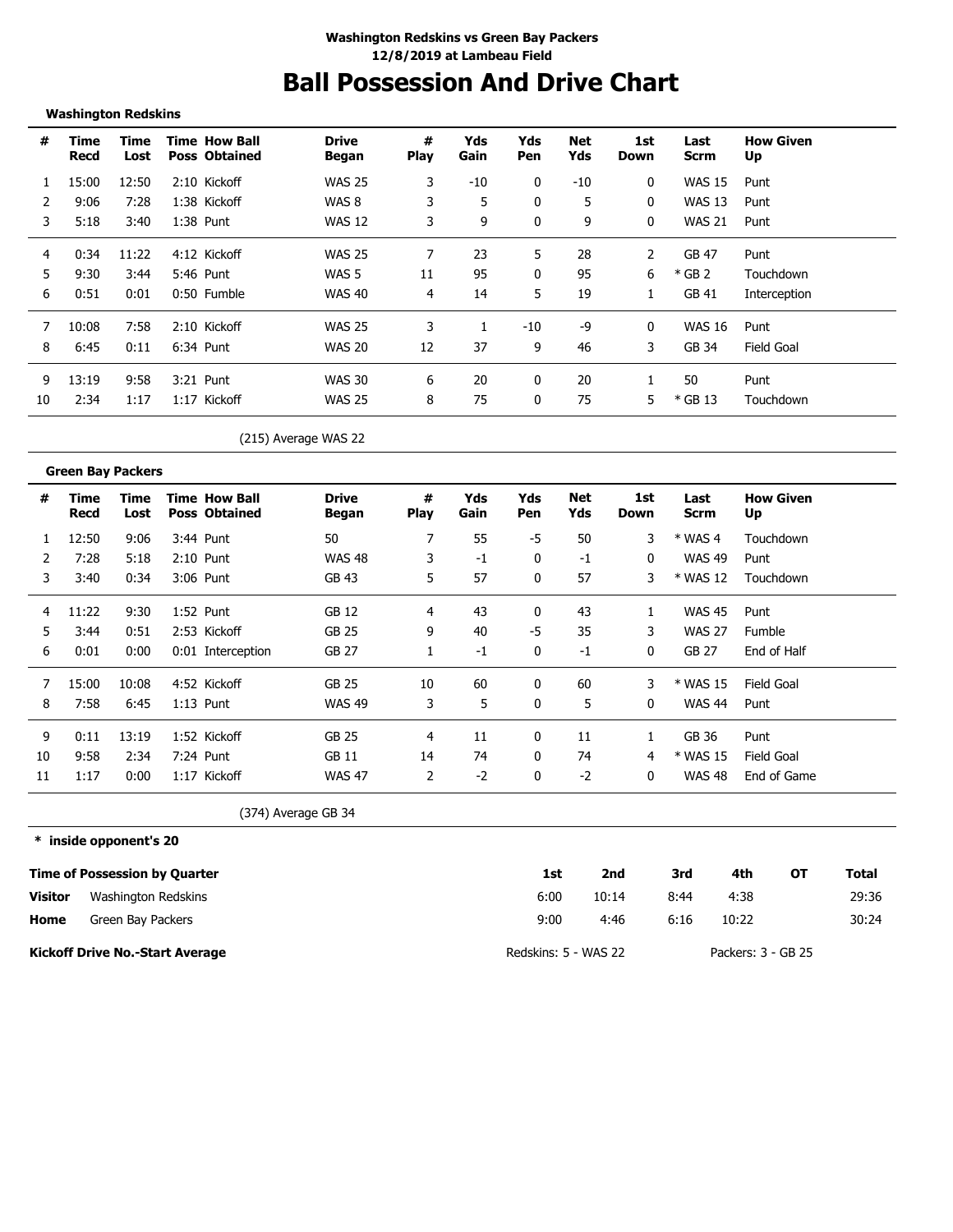### **Final Defensive Statistics**

| <b>Washington Redskins</b> |            |              |                |              | <b>Regular Defensive Plays</b> |            |   |              |           |              |           |            | <b>Special Teams</b> |    |           |              |            | <b>Misc</b>  |    |             |
|----------------------------|------------|--------------|----------------|--------------|--------------------------------|------------|---|--------------|-----------|--------------|-----------|------------|----------------------|----|-----------|--------------|------------|--------------|----|-------------|
|                            | <b>TKL</b> | <b>AST</b>   | <b>COMB</b>    | SK           | / YDS                          | <b>TFL</b> | Q | ΙN           | <b>PD</b> | FF           | <b>FR</b> | <b>TKL</b> | <b>AST</b>           | FF | <b>FR</b> | <b>BL</b>    | <b>TKL</b> | <b>AST</b>   | FF | <b>FR</b>   |
| C.Holcomb                  | 6          |              | 7              | 0            | 0                              | 0          | 0 | $\mathbf{0}$ | 0         | 0            | 0         | 2          | 0                    | 0  | 0         | 0            | 0          | 0            | 0  | 0           |
| J.Moreland                 | 6          |              |                | 0            | 0                              |            | 0 | 0            | 0         | 0            | 0         | 0          | 0                    | 0  | 0         | 0            | ŋ          | 0            | 0  | 0           |
| Jon.Allen                  | 5          | 0            | 5              | 0            | 0                              | 0          |   | 0            | 0         | 0            | 0         | 0          | 0                    | 0  | 0         | 0            | 0          | 0            | 0  | 0           |
| J.Bostic                   | 3          | 2            | 5              | 0            | 0                              | 0          | 1 | 0            | 0         | 0            | 0         | 0          | 0                    | 0  | 0         | 0            | 0          | 0            | 0  | 0           |
| L.Collins                  | 4          | $\mathbf{0}$ | $\overline{4}$ | $\mathbf{0}$ | 0                              | 0          | 0 | 0            | 0         | 0            | 0         | 0          | 0                    | 0  | 0         | 0            | 0          | 0            | 0  | 0           |
| M.Ioannidis                | 3          | 0            | 3              | 1            | 6                              |            |   | 0            | 0         | 0            | 0         | 0          | 0                    | 0  | 0         | 0            | 0          | 0            | 0  | 0           |
| D.Payne                    |            | 0            | 3              |              | 2                              |            |   | 0            | 0         | 0            | 0         | 0          | 0                    | 0  | 0         | 0            | 0          | 0            | 0  | 0           |
| M.Nicholson                | 3          | 0            | 3              | 0            | 0                              | 0          | 0 | 0            | 0         | 0            | 0         | 0          | 0                    | 0  | 0         | 0            | 0          | 0            | 0  | 0           |
| S. Thomas                  |            | 2            | 3              | 0            | 0                              | 0          | 0 | 0            | 0         | $\mathbf{0}$ | 0         | 1          | 0                    | 0  | 0         | 0            | 0          | 0            | 0  | 0           |
| R.Anderson                 |            | 0            | 2              |              | 13                             | 0          |   | 0            | 0         |              |           | 0          | 0                    | 0  | 0         | 0            | 0          | 0            | 0  | 0           |
| F.Moreau                   | 2          | 0            | 2              | 0            | 0                              | 0          | 0 | 0            | 0         | 0            | 0         | 0          | 0                    | 0  | 0         | 0            | 0          | 0            | 0  | 0           |
| S.Hamilton                 | 1          | 1            | 2              | 0            | 0                              | 0          | 0 | 0            | 1         | 0            | 0         | 0          | 0                    | 0  | 0         | 0            | 0          | 0            | 0  | 0           |
| M.Sweat                    | 1          | 1            | $\overline{2}$ | 0            | 0                              | 0          | 0 | 0            | 0         | 0            | 0         | 0          | 0                    | 0  | 0         | $\mathbf{0}$ | 0          | $\mathbf{0}$ | 0  | 0           |
| R.Kerrigan                 |            | 0            |                | 1            | 7                              |            |   | 0            | 0         | 0            | 0         | 0          | 0                    | 0  | 0         | 0            | 0          | 0            | 0  | 0           |
| N.Orchard                  | 0          |              |                | 0            | 0                              | 0          | 0 | 0            | 0         | 0            | 0         | 0          | 0                    | 0  | 0         | 0            | 0          | 0            | 0  | 0           |
| T.Settle                   | 0          | 0            | 0              | 0            | 0                              | 0          | 1 | 0            | 0         | 0            | 0         | 0          | 0                    | 0  | 0         | 0            | 0          | 0            | 0  | 0           |
| J.Reaves                   | $\Omega$   | 0            | 0              | $\mathbf{0}$ | 0                              | 0          | 0 | 0            | 0         | 0            | 0         | 1          | 0                    | 0  | 0         | $\mathbf{0}$ | 0          | 0            | 0  | $\mathbf 0$ |
| J.Sprinkle                 | 0          | 0            | 0              | 0            | 0                              | 0          | 0 | 0            | 0         | 0            | 0         | 0          | 0                    | 0  | 0         | 0            |            | 0            | 0  | 0           |
| A.Peterson                 | n          | 0            | 0              | 0            | 0                              | 0          | 0 | 0            | 0         | 0            | 0         | 0          | 0                    | 0  | 0         | 0            | 0          | 0            | 0  |             |
| T.McLaurin                 | 0          | 0            | 0              | 0            | 0                              | 0          | 0 | 0            | 0         | 0            | 0         | 0          | 0                    | 0  | 0         | 0            | 0          | 0            | 0  |             |
| <b>Total</b>               | 41         | 9            | 50             | 4            | 28                             | 4          |   | 0            | 1         | 1            | 1         | 4          | 0                    | 0  | 0         | 0            | 1          | 0            | 0  | 2           |

#### **TKL = Tackle AST = Assist COMB = Combined QH=QB Hit IN = Interception PD = Pass Defense FF = Forced Fumble FR = Fumble Recovery**

| <b>Green Bay Packers</b> |            |            |                |     | <b>Regular Defensive Plays</b> |            |           |    |           |              |           |            | <b>Special Teams</b> |     |              |           |            | <b>Misc</b> |    |           |
|--------------------------|------------|------------|----------------|-----|--------------------------------|------------|-----------|----|-----------|--------------|-----------|------------|----------------------|-----|--------------|-----------|------------|-------------|----|-----------|
|                          | <b>TKL</b> | <b>AST</b> | <b>COMB</b>    | SK  | <b>YDS</b>                     | <b>TFL</b> | <b>OH</b> | ΙN | <b>PD</b> | FF.          | <b>FR</b> | <b>TKL</b> | <b>AST</b>           | FF. | <b>FR</b>    | <b>BL</b> | <b>TKL</b> | <b>AST</b>  | FF | <b>FR</b> |
| <b>B.Martinez</b>        | 5          | 5          | 10             | 0   | 0                              | 0          | 0         | 0  |           | 0            | 0         | 0          | 0                    | 0   | 0            | 0         | 0          |             | 0  | 0         |
| A.Amos                   | h          |            |                |     | 4                              |            |           |    |           | n            | 0         | 0          | 0                    | 0   | 0            | 0         |            |             |    | 0         |
| T.Lancaster              |            | 2          | 5              | 0   | 0                              |            |           |    | 0         | 0            | 0         | 0          | 0                    | 0   | 0            | 0         | n          |             |    | 0         |
| <b>B.Goodson</b>         | 2          | 3          | 5              | 0   | 0                              | 0          | 0         | 0  | 0         | 0            | 0         | 0          | 0                    | 0   | 0            | 0         | 0          | 0           | 0  | 0         |
| C.Sullivan               | 4          | 0          | 4              | 0   | 0                              | 0          | 0         | 0  |           | 0            | 0         | 0          | 0                    | 0   | $\mathbf{0}$ | 0         | 0          | 0           | 0  | 0         |
| Z.Smith                  |            | 0          | 3              | 0   | 0                              |            |           |    | 0         |              | 0         | 0          | 0                    | 0   | 0            | 0         | 0          | n           |    | 0         |
| J.Alexander              |            | 0          | 3              | 0   | 0                              | 0          | 0         | 0  | 0         | 0            | 0         | 0          | 0                    | 0   | 0            | 0         | 0          | 0           | 0  | 0         |
| D.Lowry                  | 3          | 0          | 3              | 0   | 0                              | 0          | 0         | 0  | 0         | 0            | 0         | 0          | 0                    | 0   | 0            | 0         | 0          | 0           | 0  | 0         |
| R.Gary                   | 3          | 0          | 3              | 0   | 0                              |            | 0         | 0  | 0         | $\mathbf{0}$ | 0         | 0          | 0                    | 0   | 0            | 0         | 0          | 0           | 0  | 0         |
| K.Clark                  |            |            | 3              | 1.5 | 14.5                           |            |           | 0  | 0         | 0            | 0         | 0          | 0                    | 0   | 0            | 0         | 0          | 0           |    | 0         |
| D.Savage                 |            |            | 3              | 0   | 0                              | 0          | 0         | 0  | 0         |              | 0         | 0          | 0                    | 0   | 0            | 0         | 0          | 0           | 0  | 0         |
| P.Smith                  | 2          | 0          | 2              |     | 5                              |            | 3         | 0  | 0         | 0            | 0         | 0          | 0                    | 0   | 0            | 0         | 0          | 0           | 0  |           |
| T.Williams               |            |            | $\overline{2}$ | 0   | 0                              | 0          | 0         | 0  | 0         | 0            | 0         | 0          | 0                    | 0   | 0            | 0         | 0          | 0           | 0  | 0         |
| K.Fackrell               |            | 2          | $\overline{2}$ | 0.5 | 5.5                            | 0          |           | 0  | 0         | 0            | 0         | 0          | 0                    | 0   | 0            | 0         | 0          | 0           |    | 0         |
| I.Campbell               |            | 0          |                | 0   | 0                              | 0          | 0         | 0  | 0         | 0            | 0         |            | 0                    | 0   | 0            | 0         | 0          |             | 0  | 0         |
| K.Keke                   |            | 0          |                | 0   | 0                              | 0          | 0         | 0  | 0         | 0            | 0         | 0          | 0                    | 0   | 0            | 0         | 0          | 0           | 0  | 0         |
| J.Jackson                |            | 0          |                | 0   | 0                              | 0          | 0         | 0  | 0         | 0            | 0         | 0          | 0                    | 0   | 0            | 0         | 0          | 0           | 0  | 0         |
| W.Redmond                |            | 0          | 0              | 0   | 0                              | 0          | 0         | 0  | 0         | 0            | 0         |            | 0                    | 0   | 0            | 0         | 0          | 0           | U  | 0         |
| <b>B.Bulaga</b>          |            |            | 0              | 0   | 0                              |            |           |    |           |              | 0         |            | 0                    | 0   | 0            | 0         |            |             |    |           |
| <b>Total</b>             | 42         | 16         | 58             | 4   | 29                             | 6          |           |    |           | 2            | 0         | 2          | ŋ                    | Ω   | Ω            | 0         |            |             |    | 0         |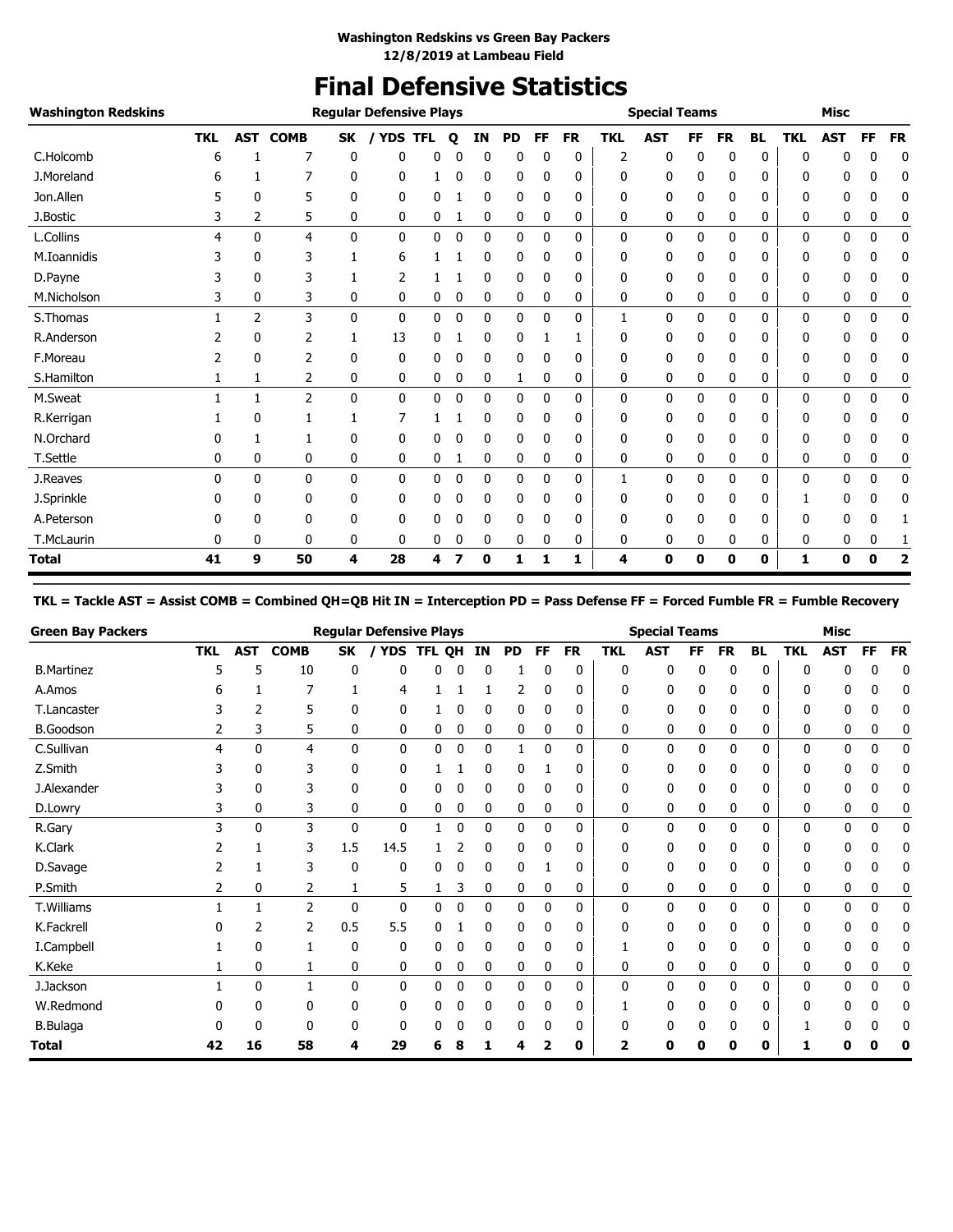### **Washington Redskins vs Green Bay Packers**

**12/8/2019 at Lambeau Field**

### **First Half Summary**

|             |     | PERIOD SCORES                                       |                                                                       | TIME OF POSSESSION |         |      |
|-------------|-----|-----------------------------------------------------|-----------------------------------------------------------------------|--------------------|---------|------|
| Redskins    |     | $0\;6=6$                                            | Redskins                                                              | 16:14              |         |      |
| Packers     |     | $14 \t0 = 14$                                       | <b>Packers</b>                                                        | 13:46              |         |      |
|             |     |                                                     | Scoring Plays -                                                       |                    |         |      |
| <b>Team</b> | 0tr | Time Play Description (Extra Point) (Drive Info)    |                                                                       |                    | Visitor | Home |
| Packers     |     | 9:06 A.Jones 4 yd. run (M.Crosby kick) (7-50, 3:44) |                                                                       |                    |         |      |
| Packers     |     |                                                     | 0:34 R.Tonyan 12 yd. pass from A.Rodgers (M.Crosby kick) (5-57, 3:06) |                    |         | 14   |

Redskins 2 3:44 A.Peterson 2 yd. run (kick failed, wr) (11-95, 5:46) 6 14

|                                            | <b>Washington Redskins</b> | Green Bay Packers |
|--------------------------------------------|----------------------------|-------------------|
| <b>TOTAL FIRST DOWNS</b>                   | 9                          | 10                |
| First Downs Rushing-Passing-by Penalty     | $5 - 3 - 1$                | $4 - 6 - 0$       |
| THIRD DOWN EFFICIENCY                      | 1-5-20%                    | $3 - 6 - 50%$     |
| <b>TOTAL NET YARDS</b>                     | 136                        | 193               |
| <b>Total Offensive Plays</b>               | 31                         | 29                |
| <b>NET YARDS RUSHING</b>                   | 90                         | 91                |
| <b>NET YARDS PASSING</b>                   | 46                         | 102               |
| Gross Yards Passing                        | 66                         | 124               |
| Times thrown-yards lost attempting to pass | $3 - 20$                   | $3-22$            |
| Pass Attempts-Completions-Had Intercepted  | $11 - 5 - 1$               | $15 - 10 - 0$     |
| <b>Punts-Number and Average</b>            | $4 - 45.3$                 | $2 - 38.5$        |
| <b>Penalties-Number and Yards</b>          | $1 - 10$                   | $4 - 20$          |
| <b>Fumbles-Number and Lost</b>             | $1 - 0$                    | $1 - 1$           |
| <b>Red Zone Efficiency</b>                 | 1-1-100%                   | 2-2-100%          |
| <b>Average Drive Start</b>                 | <b>WAS 19</b>              | GB 35             |

|                            |            | <b>Washington Redskins</b> |             |                                |             |    |              |           |              |                |              |             |                       |            |                         |            |            | <b>Green Bay Packers</b> |            |            |            |            |             |             |
|----------------------------|------------|----------------------------|-------------|--------------------------------|-------------|----|--------------|-----------|--------------|----------------|--------------|-------------|-----------------------|------------|-------------------------|------------|------------|--------------------------|------------|------------|------------|------------|-------------|-------------|
| <b>RUSHING</b>             |            |                            | <b>ATT</b>  | <b>YDS</b>                     | <b>AVG</b>  |    | LG           | TD        |              | <b>RUSHING</b> |              |             |                       |            |                         |            |            | <b>ATT</b>               | <b>YDS</b> |            | <b>AVG</b> |            | LG          | <b>TD</b>   |
| A.Peterson                 |            |                            | 12          | 48                             | 4.0         |    | 13           |           | $\mathbf{1}$ | A.Jones        |              |             |                       |            |                         |            |            | $\overline{7}$           |            | 73         | 10.4       |            | 42          | 1           |
| D.Guice                    |            |                            | 5           | 42                             | 8.4         |    | 23           |           | 0            | A.Rodgers      |              |             |                       |            |                         |            |            | 2                        |            | 12         | 6.0        |            | 13          | 0           |
|                            |            |                            |             |                                |             |    |              |           |              | J.Williams     |              |             |                       |            |                         |            |            | $\overline{2}$           |            | 6          | 3.0        |            | 6           | 0           |
| Total                      |            |                            | 17          | 90                             | 5.3         |    | 23           |           | 1            | Total          |              |             |                       |            |                         |            |            | 11                       |            | 91         | 8.3        |            | 42          | 1           |
| <b>PASSING</b>             | <b>ATT</b> | <b>CMP</b>                 | <b>YDS</b>  | SK/YD                          | TD          | LG | <b>IN</b>    | <b>RT</b> |              | <b>PASSING</b> |              |             |                       |            | <b>ATT</b>              | <b>CMP</b> |            | <b>YDS</b>               | SK/YD      |            | TD         | LG         | <b>IN</b>   | <b>RT</b>   |
| D.Haskins                  | 11         | 5                          | 66          | 3/20                           | $\mathbf 0$ | 30 | 1            | 27.1      |              | A.Rodgers      |              |             |                       |            | 15                      |            | 10         | 124                      |            | 3/22       | 1          | 25         | $\mathbf 0$ | 114.3       |
| Total                      | 11         | 5                          | 66          | 3/20                           | 0           | 30 | $\mathbf{1}$ | 27.1      |              | Total          |              |             |                       |            | 15                      |            | 10         | 124                      |            | 3/22       | 1          | 25         | 0           | 114.3       |
| <b>PASS RECEIVING</b>      |            | <b>TAR</b>                 | <b>REC</b>  | <b>YDS</b>                     | <b>AVG</b>  |    | LG           | <b>TD</b> |              |                |              |             | <b>PASS RECEIVING</b> |            |                         |            | <b>TAR</b> | <b>REC</b>               | <b>YDS</b> |            | <b>AVG</b> |            | LG          | <b>TD</b>   |
| S.Sims                     |            | 3                          | 2           | 24                             | 12.0        |    | 13           |           | 0            | D.Adams        |              |             |                       |            |                         |            | 4          | 3                        |            | 36         | 12.0       |            | 15          | 0           |
| C.Thompson                 |            | 2                          | 2           | 12                             | 6.0         |    | 9            |           | 0            | J.Graham       |              |             |                       |            |                         |            | 4          | 2                        |            | 45         | 22.5       |            | 25          | 0           |
| K.Harmon                   |            | 3                          | 1           | 30                             | 30.0        |    | 30           |           | 0            | A.Lazard       |              |             |                       |            |                         |            | 2          | 2                        |            | 19         | 9.5        |            | 17          | $\mathbf 0$ |
| T.McLaurin                 |            | 3                          | 0           | 0                              | 0.0         |    | 0            |           | 0            | A.Jones        |              |             |                       |            |                         |            | 2          | $\overline{2}$           |            | 12         | 6.0        |            | 9           | 0           |
|                            |            |                            |             |                                |             |    |              |           |              | R.Tonyan       |              |             |                       |            |                         |            |            | 1                        |            | 12         | 12.0       |            | 12          | 1           |
|                            |            |                            |             |                                |             |    |              |           |              | J.Sternberger  |              |             |                       |            |                         |            |            | 0                        |            | 0          | 0.0        |            | 0           | 0           |
|                            |            |                            |             |                                |             |    |              |           |              | J.Williams     |              |             |                       |            |                         |            | 1          | 0                        |            | 0          | 0.0        |            | 0           | 0           |
| Total                      |            | 11                         | 5           | 66                             | 13.2        |    | 30           |           | 0            | Total          |              |             |                       |            |                         |            | 15         | 10                       |            | 124        | 12.4       |            | 25          | 1           |
| <b>Washington Redskins</b> |            |                            |             | <b>Regular Defensive Plays</b> |             |    |              |           |              |                |              |             |                       |            | <b>Special Teams</b>    |            |            |                          |            |            |            | Misc       |             |             |
|                            | <b>TKL</b> | <b>AST</b>                 | <b>COMB</b> |                                | <b>SK</b>   |    | / YDS TFL    | O         | ΙN           | <b>PD</b>      |              | FF          | <b>FR</b>             | <b>TKL</b> | <b>AST</b>              |            | FF         | <b>FR</b>                | <b>BL</b>  | <b>TKL</b> |            | <b>AST</b> | FF          | <b>FR</b>   |
| C.Holcomb                  |            | 4                          | 0           | 4                              | 0           |    | 0            | 0<br>0    |              | 0              | 0            | $\mathbf 0$ | 0                     |            | 2                       | 0          | 0          | $\mathbf 0$              | 0          |            | 0          | 0          | 0           | 0           |
| L.Collins                  |            | 3                          | 0           | 3                              | 0           |    | 0            | 0<br>0    |              | 0              | 0            | 0           | 0                     |            | 0                       | 0          | 0          | 0                        | 0          |            | 0          | 0          | 0           | 0           |
| D.Payne                    |            | 3                          | 0           | 3                              | 1           |    | 2            | 1         |              | 0              | $\mathbf{0}$ | 0           | 0                     |            | 0                       | 0          | 0          | 0                        | 0          |            | 0          | 0          | 0           | 0           |
| J.Moreland                 |            | $\overline{2}$             | 1           | 3                              | 0           |    | 0            | 0<br>0    |              | 0              | 0            | 0           | 0                     |            | 0                       | 0          | 0          | 0                        | 0          |            | 0          | 0          | 0           | 0           |
| Total                      |            | 12                         | 1           | 13                             | 1           |    | 2            | 1<br>1    |              | 0              | 0            | 0           | 0                     |            | $\overline{\mathbf{z}}$ | 0          | 0          | 0                        | 0          |            | 0          | 0          | 0           | $\mathbf 0$ |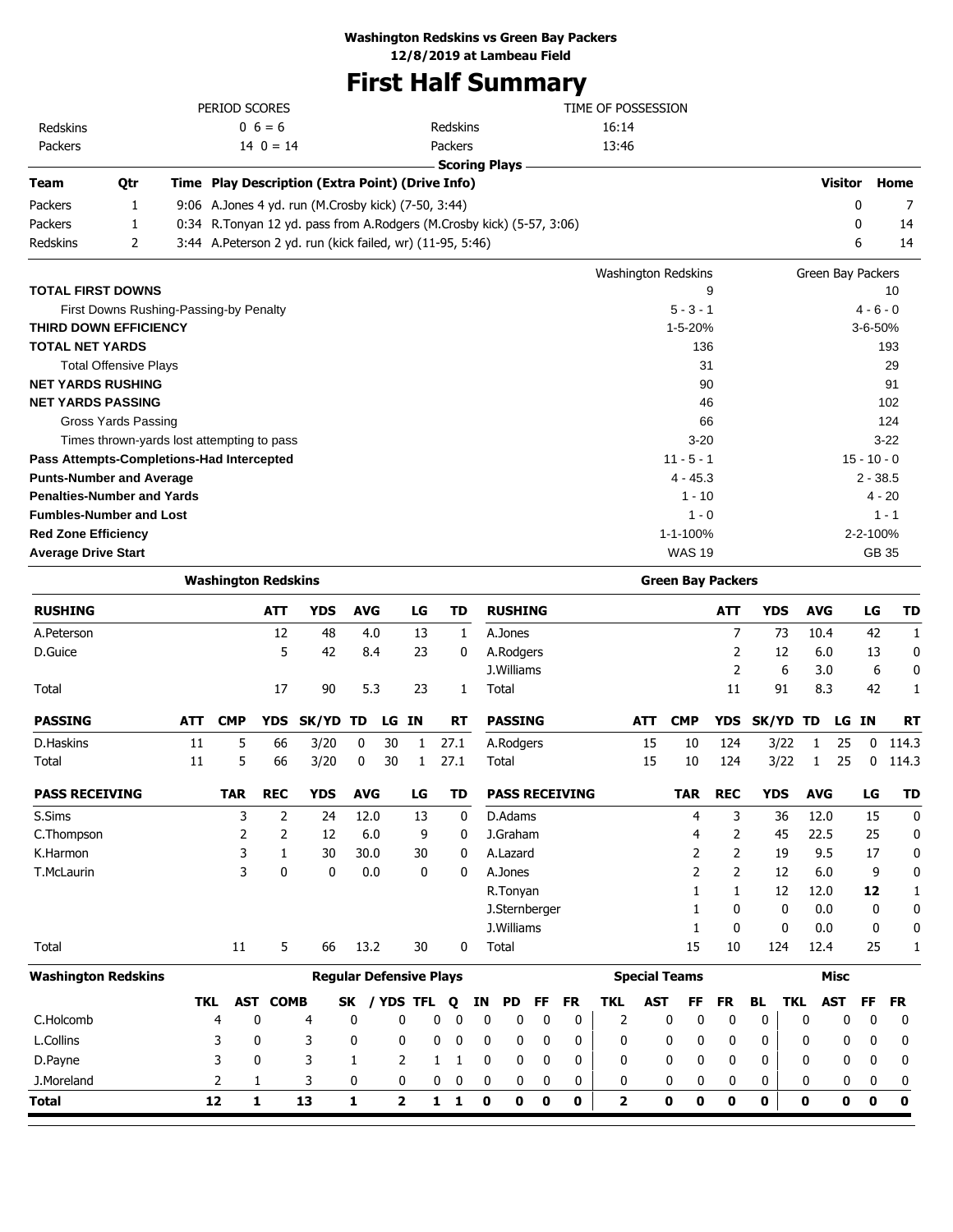# **First Half Summary**

| <b>Green Bay Packers</b> |     |            |             |           | <b>Regular Defensive Plays</b> |             |   |     |     |     |           |     | <b>Special Teams</b> |    |           |              |     | Misc       |     |              |
|--------------------------|-----|------------|-------------|-----------|--------------------------------|-------------|---|-----|-----|-----|-----------|-----|----------------------|----|-----------|--------------|-----|------------|-----|--------------|
|                          | TKL | <b>AST</b> | <b>COMB</b> | <b>SK</b> |                                | 'YDS TFL QH |   | IN. | PD. | FF. | <b>FR</b> | TKL | <b>AST</b>           | FF | <b>FR</b> | BL           | TKL | <b>AST</b> | FF. | <b>FR</b>    |
| <b>B.Martinez</b>        |     |            |             |           |                                |             |   |     |     |     |           |     |                      |    |           |              |     |            |     | 0            |
| A.Amos                   |     |            | 4           |           | 4                              |             |   |     |     |     | 0         | 0   | 0                    |    |           | 0            |     |            |     | $\mathbf{0}$ |
| T.Lancaster              |     |            |             |           |                                |             |   |     |     |     | 0         | 0   | 0                    |    |           | 0            | 0   |            |     | $\mathbf{0}$ |
| <b>B.Goodson</b>         |     |            |             |           |                                | U           | 0 |     |     |     | 0         | 0   | 0                    |    | 0         | $\mathbf{0}$ | 0   |            |     | $\mathbf{0}$ |
| <b>Total</b>             |     |            | 15          |           | 4                              |             |   |     |     | 0   | 0         | 0   |                      | 0  |           | 0            | o   | o          |     | - 0          |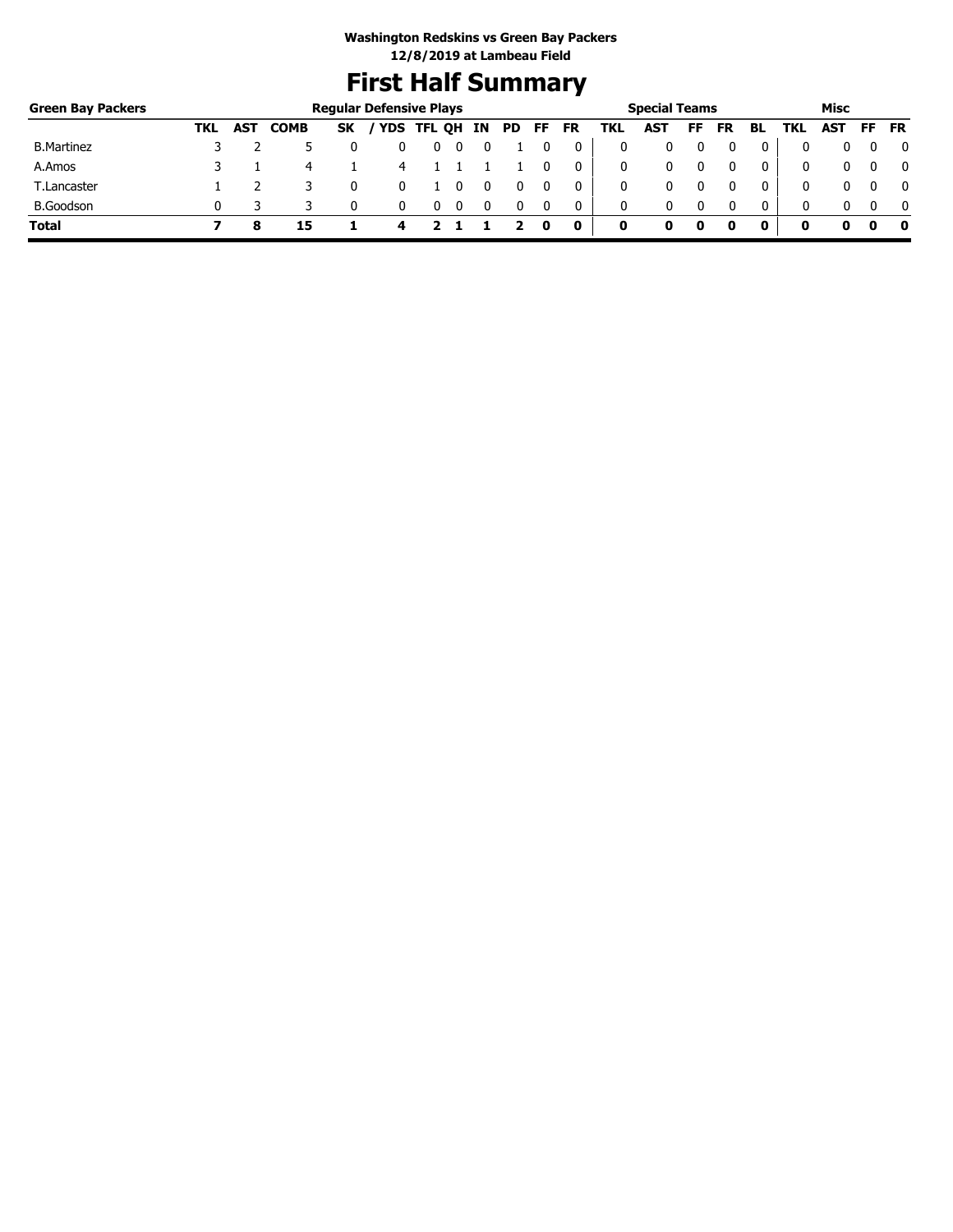| Washington Redskins vs Green Bay Packers at Lambeau Field |
|-----------------------------------------------------------|
| $\mathbf{E}$ $\mathbf{A}$ $\mathbf{A}$ $\mathbf{A}$       |

| <b>Play By Play</b>                 | <b>First Quarter</b>                                                                                                 | 12/8/2019      |
|-------------------------------------|----------------------------------------------------------------------------------------------------------------------|----------------|
|                                     | GB wins the coin toss and elects to defer. WAS elects to Receive, and GB elects to defend the north goal.            |                |
|                                     | M. Crosby kicks 65 yards from GB 35 to end zone, Touchback.                                                          |                |
| <b>Washington Redskins at 15:00</b> |                                                                                                                      |                |
| 1-10-WAS 25                         | (15:00) T.Bergstrom reported in as eligible. A.Peterson left tackle to WAS 25 for no gain (B.Martinez, T.Lancaster). |                |
| 2-10-WAS 25                         | (14:18) (Shotgun) D. Guice right tackle to WAS 26 for 1 yard (Z. Smith).                                             |                |
| 3-9-WAS 26                          | (13:38) (Shotgun) D.Haskins sacked at WAS 15 for -11 yards (sack split by K.Clark and K.Fackrell).                   |                |
| 4-20-WAS 15                         | (12:59) T. Way punts 45 yards to GB 40, Center-N. Sundberg. T. Ervin to 50 for 10 yards (C. Holcomb).                |                |
| <b>Green Bay Packers at 12:50</b>   |                                                                                                                      |                |
| $1 - 10 - 50$                       | (12:50) A.Rodgers pass short left to J.Graham to WAS 30 for 20 yards (M.Nicholson).                                  | P <sub>1</sub> |
| 1-10-WAS 30                         | (12:09) (Shotgun) A.Rodgers pass short left to A.Jones pushed ob at WAS 27 for 3 yards (C.Holcomb).                  |                |
| 2-7-WAS 27                          | $(11:45)$ A.Jones left end pushed ob at WAS 21 for 6 yards (L.Collins).                                              |                |
| 3-1-WAS 21                          | (11:12) PENALTY on GB-M.Lewis, False Start, 5 yards, enforced at WAS 21 - No Play.                                   |                |
| 3-6-WAS 26                          | (10:49) (Shotgun) A.Rodgers scrambles left end to WAS 13 for 13 yards (J.Moreland).                                  | R <sub>2</sub> |
| 1-10-WAS 13                         | (10:01) A.Rodgers pass incomplete short middle to J.Sternberger.                                                     |                |
| 2-10-WAS 13                         | (9:53) (Shotgun) A.Rodgers pass short right to A.Jones to WAS 4 for 9 yards (C.Holcomb).                             |                |
|                                     | Timeout #1 by GB at 09:10.                                                                                           |                |
| $3-1$ -WAS 4                        | (9:10) (Shotgun) A.Jones up the middle for 4 yards, TOUCHDOWN.                                                       | R <sub>3</sub> |
|                                     | M.Crosby extra point is GOOD, Center-H.Bradley, Holder-J.Scott.                                                      |                |
|                                     | WAS 0 GB 7, 7 plays, 50 yards, 3:44 drive, 5:54 elapsed                                                              |                |
|                                     | M.Crosby kicks 66 yards from GB 35 to WAS -1. S.Sims to WAS 18 for 19 yards (W.Redmond).                             |                |
|                                     | PENALTY on WAS-J.Sprinkle, Offensive Holding, 10 yards, enforced at WAS 18.                                          |                |
|                                     | Washington Redskins at 9:06, (1st play from scrimmage 9:01)                                                          |                |
| $1-10-WAS$ 8                        | (9:01) (Shotgun) D. Haskins sacked at WAS 4 for -4 yards (A. Amos).                                                  |                |
| 2-14-WAS4                           | (8:20) (Shotgun) D.Haskins pass incomplete short left to T.McLaurin.                                                 |                |
| 3-14-WAS 4                          | (8:17) (Shotgun) D.Haskins pass short right to C.Thompson to WAS 13 for 9 yards (J.Alexander).                       |                |
| 4-5-WAS 13                          | (7:39) T.Way punts 47 yards to GB 40, Center-N.Sundberg. T.Ervin to WAS 48 for 12 yards (C.Holcomb).                 |                |
| <b>Green Bay Packers at 7:28</b>    |                                                                                                                      |                |
| 1-10-WAS 48                         | (7:28) (Shotgun) J. Williams up the middle to WAS 48 for no gain (M. Ioannidis).                                     |                |
| 2-10-WAS 48                         | $(6:53)$ (Shotgun) J. Williams up the middle to WAS 42 for 6 yards (C. Holcomb).                                     |                |
| 3-4-WAS 42                          | (6:13) (Shotgun) A.Rodgers sacked at WAS 49 for -7 yards (R.Kerrigan).                                               |                |
| 4-11-WAS 49                         | (5:25) J.Scott punts 37 yards to WAS 12, Center-H.Bradley, out of bounds.                                            |                |
| <b>Washington Redskins at 5:18</b>  |                                                                                                                      |                |
| 1-10-WAS 12                         | (5.18) T.Bergstrom reported in as eligible. A.Peterson right tackle to WAS 15 for 3 yards (A.Amos).                  |                |
| 2-7-WAS 15                          | (4:37) A.Peterson left tackle to WAS 21 for 6 yards (D.Lowry).                                                       |                |
| 3-1-WAS 21                          | (3:54) (Shotgun) D. Haskins pass incomplete short middle to T. McLaurin (C. Sullivan).                               |                |
| 4-1-WAS 21                          | (3:51) T. Way punts 54 yards to GB 25, Center-N. Sundberg. T. Ervin to GB 43 for 18 yards (S. Thomas).               |                |
| <b>Green Bay Packers at 3:40</b>    |                                                                                                                      |                |
| $1-10-GB$ 43                        | (3:40) A.Rodgers pass short right to J.Graham to WAS 32 for 25 yards (D.Payne).                                      | P <sub>4</sub> |
| 1-10-WAS 32                         | (2:53) A. Jones right end to WAS 28 for 4 yards (D. Payne).                                                          |                |
| 2-6-WAS 28                          | (2:07) A.Jones left end to WAS 12 for 16 yards (L.Collins).                                                          | R5             |
| $1 - 10$ -WAS 12                    | $(1:22)$ A. Jones up the middle to WAS 12 for no gain (Jon. Allen).                                                  |                |
| 2-10-WAS 12                         | (:39) (Shotgun) A.Rodgers pass short middle to R.Tonyan for 12 yards, TOUCHDOWN.                                     | P <sub>6</sub> |
|                                     | M.Crosby extra point is GOOD, Center-H.Bradley, Holder-J.Scott.                                                      |                |
|                                     | WAS 0 GB 14, 5 plays, 57 yards, 3:06 drive, 14:26 elapsed                                                            |                |
|                                     |                                                                                                                      |                |

M.Crosby kicks 65 yards from GB 35 to end zone, Touchback.

### **Washington Redskins at 0:34**

1-10-WAS 25 (:34) A.Peterson left guard to WAS 33 for 8 yards (K.Keke).

| <b>END OF OUARTER</b>      |              | Time | <b>First Downs</b> |                         |              |              | <b>Efficiencies</b> |        |  |
|----------------------------|--------------|------|--------------------|-------------------------|--------------|--------------|---------------------|--------|--|
|                            | <b>Score</b> | Poss | R                  |                         | P X          | - Т          | 3 Down              | 4 Down |  |
| <b>Washington Redskins</b> |              | 6:00 | 0                  | $\mathbf{0}$            | -0           | $\mathbf{0}$ | 0/3                 | 0/0    |  |
| <b>Green Bay Packers</b>   | 14           | 9:00 | 3.                 | $\overline{\mathbf{3}}$ | $\mathbf{0}$ | 6            | 2/3                 | 0/0    |  |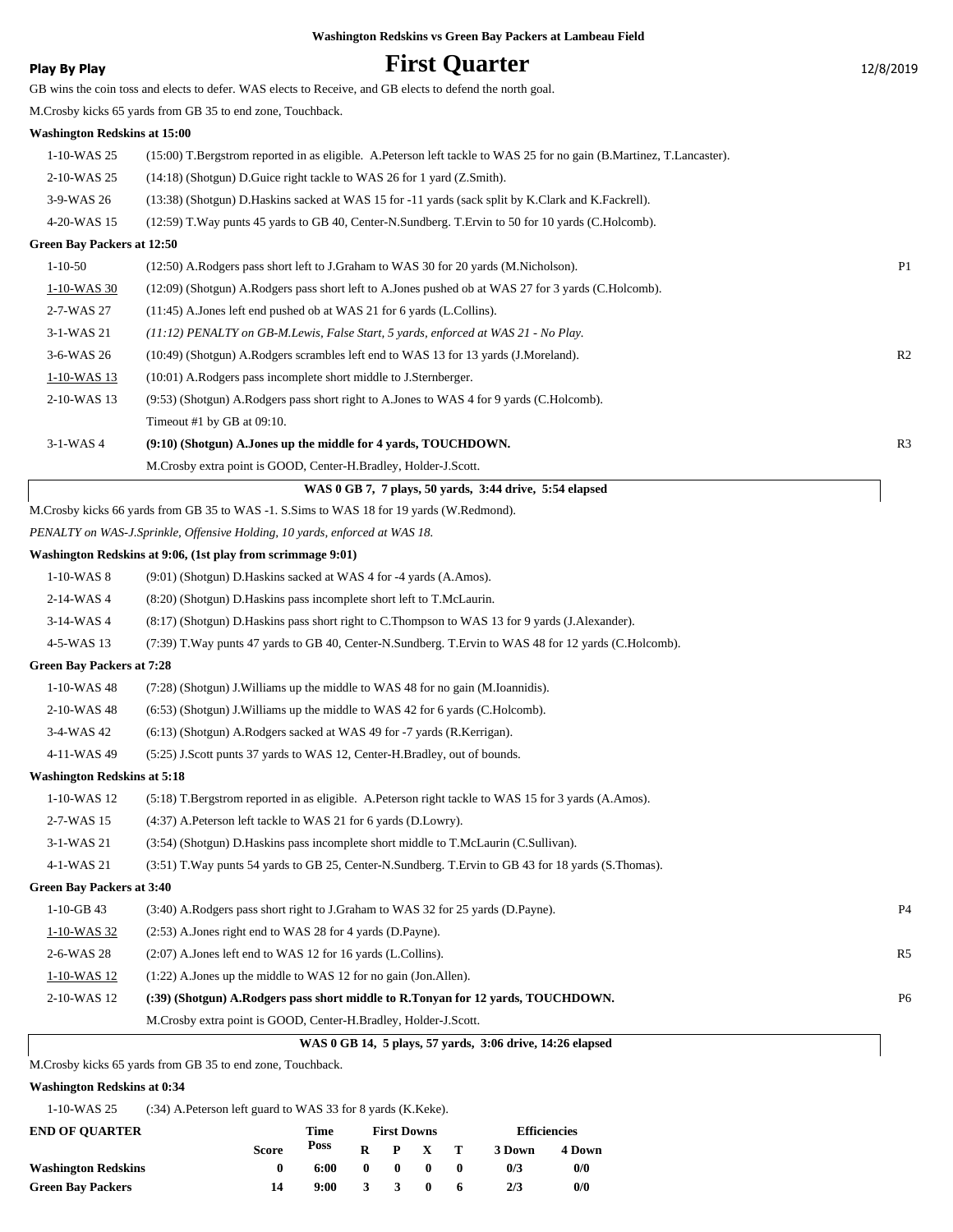| Play By Play                       | <b>Second Quarter</b>                                                                                                                                                                                                                                                                                                                                                      | 12/8/2019       |
|------------------------------------|----------------------------------------------------------------------------------------------------------------------------------------------------------------------------------------------------------------------------------------------------------------------------------------------------------------------------------------------------------------------------|-----------------|
| Washington Redskins continued.     |                                                                                                                                                                                                                                                                                                                                                                            |                 |
| 2-2-WAS 33                         | (15:00) A. Peterson right tackle to WAS 32 for -1 yards (T. Lancaster).                                                                                                                                                                                                                                                                                                    |                 |
| 3-3-WAS 32                         | (14:15) (Shotgun) PENALTY on GB-K.Fackrell, Neutral Zone Infraction, 5 yards, enforced at WAS 32 - No Play.                                                                                                                                                                                                                                                                | X1              |
| 1-10-WAS 37                        | (14:04) A. Peterson up the middle to WAS 42 for 5 yards (B. Martinez).                                                                                                                                                                                                                                                                                                     |                 |
| 2-5-WAS 42                         | (13:24) (Shotgun) D. Haskins pass short left to S. Sims pushed ob at GB 45 for 13 yards (C. Sullivan).                                                                                                                                                                                                                                                                     | P2              |
| $1-10-GB$ 45                       | (12:57) A.Peterson right end to GB 42 for 3 yards (P.Smith).                                                                                                                                                                                                                                                                                                               |                 |
| $2 - 7 - GB$ 42                    | (12:17) (Shotgun) D. Haskins pass incomplete deep right to T. McLaurin.                                                                                                                                                                                                                                                                                                    |                 |
| $3-7-GB$ 42                        | (12:11) (Shotgun) D. Haskins sacked at GB 47 for -5 yards (P. Smith).                                                                                                                                                                                                                                                                                                      |                 |
| 4-12-GB 47                         | (11:30) T. Way punts 35 yards to GB 12, Center-N. Sundberg, fair catch by T. Ervin.                                                                                                                                                                                                                                                                                        |                 |
| Green Bay Packers at 11:22         |                                                                                                                                                                                                                                                                                                                                                                            |                 |
| $1-10-GB$ 12                       | $(11:22)$ A. Jones up the middle pushed ob at WAS 46 for 42 yards (M. Nicholson).                                                                                                                                                                                                                                                                                          | R7              |
| 1-10-WAS 46                        | (10:34) A.Rodgers pass incomplete deep left to J.Graham.                                                                                                                                                                                                                                                                                                                   |                 |
| 2-10-WAS 46                        | $(10:27)$ A. Jones left end to WAS 45 for 1 yard (C. Holcomb).                                                                                                                                                                                                                                                                                                             |                 |
| 3-9-WAS 45                         | (9:42) (Shotgun) A.Rodgers pass incomplete short middle to J.Graham (S.Hamilton).                                                                                                                                                                                                                                                                                          |                 |
| 4-9-WAS 45                         | (9:37) J.Scott punts 40 yards to WAS 5, Center-H.Bradley, fair catch by S.Sims.                                                                                                                                                                                                                                                                                            |                 |
| <b>Washington Redskins at 9:30</b> |                                                                                                                                                                                                                                                                                                                                                                            |                 |
| $1 - 10$ -WAS 5                    | (9:30) T.Bergstrom reported in as eligible. D.Guice left tackle to WAS 12 for 7 yards (B.Martinez; B.Goodson).                                                                                                                                                                                                                                                             |                 |
| 2-3-WAS 12                         | (8:53) (Shotgun) D. Guice left guard to WAS 19 for 7 yards (R. Gary).                                                                                                                                                                                                                                                                                                      | R <sub>3</sub>  |
| 1-10-WAS 19                        | (8:18) D. Guice up the middle to WAS 23 for 4 yards (I. Campbell).                                                                                                                                                                                                                                                                                                         |                 |
| 2-6-WAS 23                         | (7:40) T.Bergstrom reported in as eligible. A.Peterson up the middle to WAS 34 for 11 yards (B.Goodson; T.Williams).                                                                                                                                                                                                                                                       | R <sub>4</sub>  |
| 1-10-WAS 34                        | (7:03) D. Guice right end to GB 43 for 23 yards (D. Savage). WAS-D. Guice was injured during the play.                                                                                                                                                                                                                                                                     | R <sub>5</sub>  |
| $1-10-GB$ 43                       | (6:42) T.Bergstrom reported in as eligible. A.Peterson left guard to GB 42 for 1 yard (B.Martinez, T.Lancaster).                                                                                                                                                                                                                                                           |                 |
| 2-9-GB 42                          | (6:05) (Shotgun) A.Peterson up the middle to GB 29 for 13 yards (B.Martinez; B.Goodson).                                                                                                                                                                                                                                                                                   | R <sub>6</sub>  |
| $1-10-GB$ 29                       | (5:24) A.Peterson left end to GB 34 for -5 yards (Z.Smith). FUMBLES (Z.Smith), and recovers at GB 32. A.Peterson to GB 32 for no gain                                                                                                                                                                                                                                      |                 |
| 2-13-GB 32                         | $(R.Gary)$ .<br>(4:41) (Shotgun) D.Haskins pass short left to S.Sims to GB 28 for 4 yards (B.Martinez). FUMBLES (B.Martinez), RECOVERED by GB-A.Amos<br>at GB 21. A.Amos to GB 21 for no gain (K.Harmon).<br>The Replay Official reviewed the pass completion ruling, and the play was REVERSED.<br>(Shotgun) D.Haskins pass incomplete short left to S.Sims (B.Martinez). |                 |
| 3-13-GB 32                         | (4:37) (Shotgun) D.Haskins pass deep middle to K.Harmon to GB 2 for 30 yards (A.Amos; D.Savage).                                                                                                                                                                                                                                                                           | P7              |
| $1-2-GB2$                          | (3:48) A.Peterson right end for 2 yards, TOUCHDOWN.                                                                                                                                                                                                                                                                                                                        | R8              |
|                                    | D. Hopkins extra point is No Good, Wide Right, Center-N. Sundberg, Holder-T. Way.                                                                                                                                                                                                                                                                                          |                 |
|                                    | WAS 6 GB 14, 11 plays, 95 yards, 5:46 drive, 11:16 elapsed                                                                                                                                                                                                                                                                                                                 |                 |
|                                    | D. Hopkins kicks 65 yards from WAS 35 to end zone, Touchback.                                                                                                                                                                                                                                                                                                              |                 |
| <b>Green Bay Packers at 3:44</b>   |                                                                                                                                                                                                                                                                                                                                                                            |                 |
| $1-10-GB$ 25                       | (3:44) A.Rodgers pass short left to A.Lazard to GB 27 for 2 yards (F.Moreau).                                                                                                                                                                                                                                                                                              |                 |
| 2-8-GB 27                          | (3:01) A.Rodgers pass incomplete short left to J.Williams [Jon.Allen].                                                                                                                                                                                                                                                                                                     |                 |
| 3-8-GB 27                          | (2:57) (Shotgun) A.Rodgers pass short middle to A.Lazard to GB 44 for 17 yards (J.Moreland).                                                                                                                                                                                                                                                                               | P8              |
| $1-10-GB$ 44                       | (2:14) A.Rodgers pass short right to D.Adams ran ob at WAS 41 for 15 yards (S.Thomas).                                                                                                                                                                                                                                                                                     | P <sub>9</sub>  |
| Two-Minute Warning                 |                                                                                                                                                                                                                                                                                                                                                                            |                 |
| 1-10-WAS 41                        | (2:00) (Shotgun) PENALTY on GB-A.Lazard, False Start, 5 yards, enforced at WAS 41 - No Play.                                                                                                                                                                                                                                                                               |                 |
| 1-15-WAS 46                        | (2:00) (Shotgun) A.Rodgers sacked at WAS 48 for -2 yards (D.Payne).                                                                                                                                                                                                                                                                                                        |                 |
| 2-17-WAS 48                        | (1:16) (Shotgun) A.Rodgers pass short left to D.Adams pushed ob at WAS 36 for 12 yards (S.Thomas; J.Moreland).                                                                                                                                                                                                                                                             |                 |
|                                    | Timeout #2 by GB at $01:10$ .                                                                                                                                                                                                                                                                                                                                              |                 |
| 3-5-WAS 36                         | $(1:10)$ (Shotgun) A.Rodgers pass incomplete short left to D.Adams.                                                                                                                                                                                                                                                                                                        |                 |
| 4-5-WAS 36                         | (1:05) (Shotgun) A.Rodgers pass short left to D.Adams ran ob at WAS 27 for 9 yards (L.Collins).                                                                                                                                                                                                                                                                            | P <sub>10</sub> |
| <u>1-10-WAS 27</u>                 | (:58) (Shotgun) A.Rodgers sacked at WAS 38 for -11 yards (R.Anderson). FUMBLES (R.Anderson), RECOVERED by WAS-R.Anderson at<br>WAS 40. R.Anderson to WAS 40 for no gain (B.Bulaga).                                                                                                                                                                                        |                 |
| <b>Washington Redskins at 0:51</b> |                                                                                                                                                                                                                                                                                                                                                                            |                 |
| 1-10-WAS 40                        | (:51) (Shotgun) D. Haskins pass short right to C. Thompson to WAS 43 for 3 yards (C. Sullivan).                                                                                                                                                                                                                                                                            |                 |
| 2-7-WAS 43                         | (:28) (No Huddle, Shotgun) D. Haskins pass short middle to S. Sims to GB 46 for 11 yards (A. Amos).                                                                                                                                                                                                                                                                        | P <sub>9</sub>  |
|                                    | Timeout #1 by WAS at 00:21.                                                                                                                                                                                                                                                                                                                                                |                 |

1-10-GB 46 (:21) (Shotgun) D.Haskins sacked at WAS 45 for -9 yards (B.Martinez).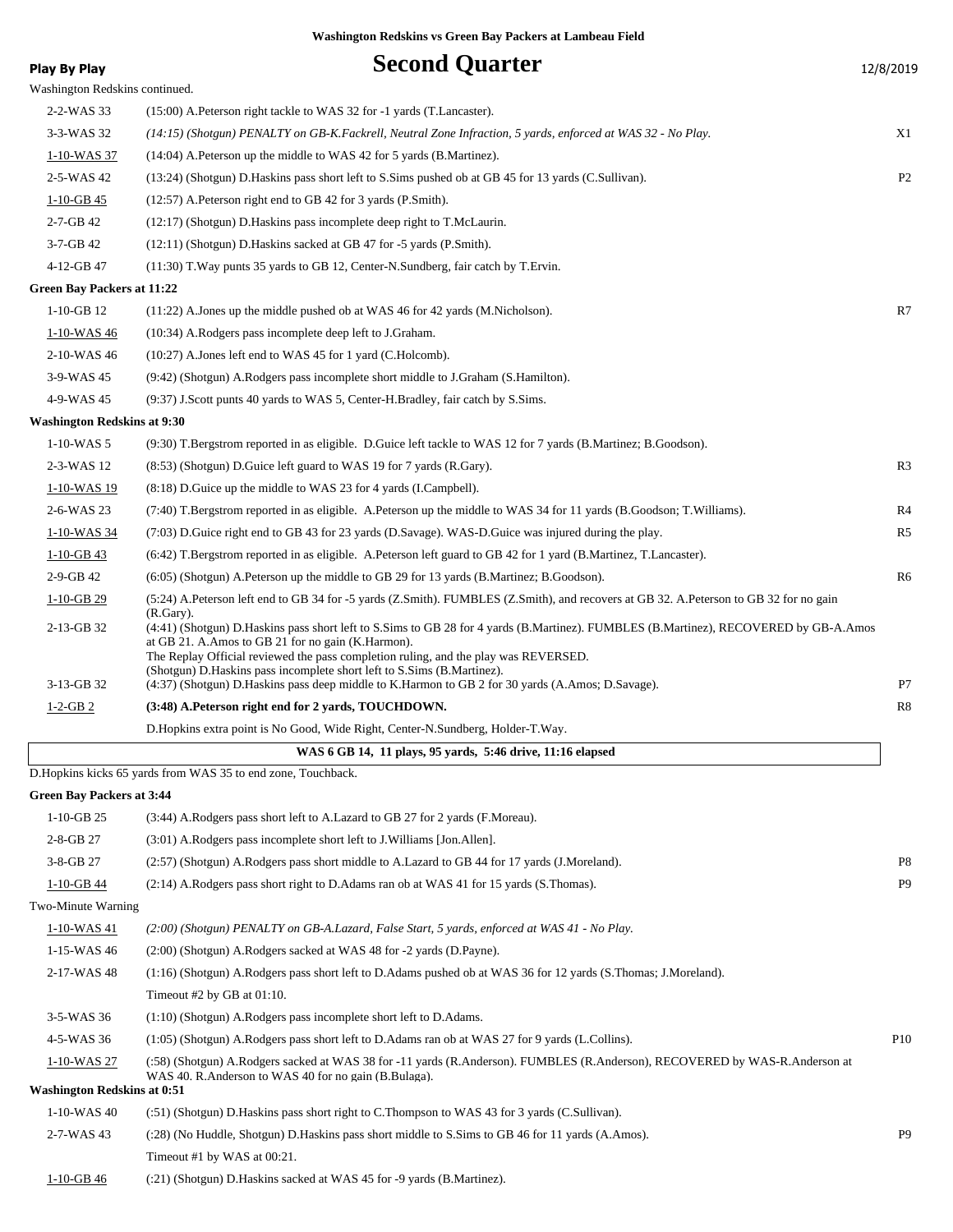*PENALTY on GB, Illegal Substitution, 5 yards, enforced at GB 46 - No Play.*

1-5-GB 41 (:15) (Shotgun) D.Haskins pass incomplete deep middle to K.Harmon.

(:08) (Shotgun) D.Haskins pass deep left intended for K.Harmon INTERCEPTED by A.Amos [Z.Smith] at GB 24. A.Amos pushed ob at GB 27 for 3 yards (J.Sprinkle). 2-5-GB 41

#### **Green Bay Packers at 0:01**

1-10-GB 27 (:01) A.Rodgers kneels to GB 26 for -1 yards.

| <b>END OF OUARTER</b>      |              | Time            | <b>First Downs</b> |                 |              |  | <b>Efficiencies</b> |        |  |
|----------------------------|--------------|-----------------|--------------------|-----------------|--------------|--|---------------------|--------|--|
|                            | <b>Score</b> | Poss            |                    | $R$ $P$ $X$ $T$ |              |  | 3 Down              | 4 Down |  |
| <b>Washington Redskins</b> | 6.           | $10:14$ 5 3 1 9 |                    |                 |              |  | 1/2                 | 0/0    |  |
| <b>Green Bay Packers</b>   | 14           | $4:46$ 1 3      |                    |                 | $\mathbf{0}$ |  | 173                 |        |  |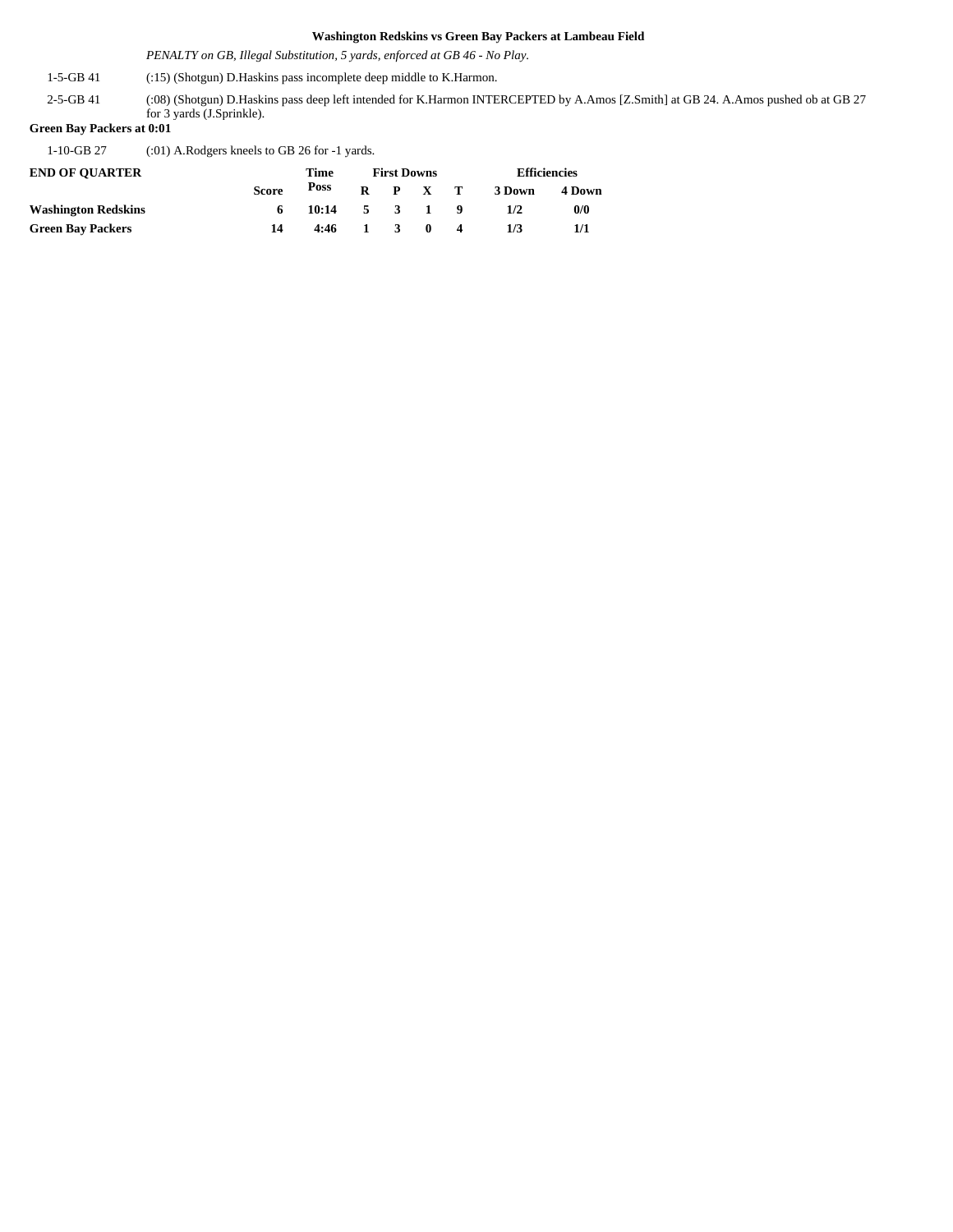### **Play By Play Play Play Play By Play Third Quarter** 12/8/2019

GB elects to Receive, and WAS elects to defend the goal.

D.Hopkins kicks 65 yards from WAS 35 to end zone, Touchback.

#### **Green Bay Packers at 15:00**

| rtth bay I athtis at 19.00 |                                                                                                                                       |                 |  |  |  |  |  |
|----------------------------|---------------------------------------------------------------------------------------------------------------------------------------|-----------------|--|--|--|--|--|
| $1-10-GB$ 25               | (15:00) A.Rodgers pass short left to A.Jones pushed ob at GB 40 for 15 yards (C.Holcomb).                                             | P <sub>11</sub> |  |  |  |  |  |
| $1-10-GB$ 40               | (14:29) A. Jones right end to WAS 37 for 23 yards (Jon. Allen).                                                                       | R12             |  |  |  |  |  |
| 1-10-WAS 37                | $(13:40)$ (Shotgun) A. Jones right guard to WAS 32 for 5 yards (Jon. Allen).                                                          |                 |  |  |  |  |  |
| 2-5-WAS 32                 | (13:01) A.Rodgers pass short left to A.Jones pushed ob at WAS 28 for 4 yards (C.Holcomb). WAS-R.Kerrigan was injured during the play. |                 |  |  |  |  |  |
| $3-1-WAS28$                | (12:35) (Shotgun) A.Rodgers pass incomplete short right.                                                                              |                 |  |  |  |  |  |
| 4-1-WAS 28                 | (12:30) J. Williams left guard to WAS 21 for 7 yards (C. Holcomb; N. Orchard).                                                        | R13             |  |  |  |  |  |
| 1-10-WAS 21                | $(11:50)$ (Shotgun) A. Jones left end to WAS 21 for no gain (M. Sweat).                                                               |                 |  |  |  |  |  |
| 2-10-WAS 21                | $(11:05)$ A. Jones right end to WAS 15 for 6 yards (M. Ioannidis).                                                                    |                 |  |  |  |  |  |
| 3-4-WAS 15                 | (10:19) (Shotgun) A.Rodgers pass incomplete short right to D.Adams.                                                                   |                 |  |  |  |  |  |
| 4-4-WAS 15                 | (10:11) M.Crosby 32 vard field goal is GOOD, Center-H.Bradley, Holder-J.Scott.                                                        |                 |  |  |  |  |  |
|                            | WAS 6 GB 17, 10 plays, 60 yards, 4:52 drive, 4:52 elapsed                                                                             |                 |  |  |  |  |  |
|                            |                                                                                                                                       |                 |  |  |  |  |  |

M.Crosby kicks 65 yards from GB 35 to end zone, Touchback.

#### **Washington Redskins at 10:08**

| 1-10-WAS 25                        | $(10:08)$ A. Peterson right end pushed ob at WAS 43 for 18 yards (T. Williams).                                                                                                                                                                                                                    |                 |
|------------------------------------|----------------------------------------------------------------------------------------------------------------------------------------------------------------------------------------------------------------------------------------------------------------------------------------------------|-----------------|
|                                    | PENALTY on WAS-M.Moses, Offensive Holding, 10 yards, enforced at WAS 25 - No Play.                                                                                                                                                                                                                 |                 |
| 1-20-WAS 15                        | (9:43) (Shotgun) D. Haskins pass incomplete short middle to S. Sims.                                                                                                                                                                                                                               |                 |
| 2-20-WAS 15<br>3-10-WAS 25         | (9:38) (Shotgun) D.Haskins pass short middle to C.Thompson to WAS 18 for 3 yards (D.Savage). FUMBLES (D.Savage), touched at WAS 20,<br>recovered by WAS-T.McLaurin at WAS 25. T.McLaurin to WAS 25 for no gain (D.Lowry).<br>(8:51) (Shotgun) D. Haskins sacked at WAS 16 for -9 yards (K. Clark). |                 |
| 4-19-WAS 16                        | (8:09) T. Way punts 44 yards to GB 40, Center-N. Sundberg. T. Ervin to WAS 49 for 11 yards (J. Reaves).                                                                                                                                                                                            |                 |
| <b>Green Bay Packers at 7:58</b>   |                                                                                                                                                                                                                                                                                                    |                 |
| 1-10-WAS 49                        | (7:58) A.Rodgers pass incomplete short left to D.Vitale [T.Settle].                                                                                                                                                                                                                                |                 |
| 2-10-WAS 49                        | (7:50) (Shotgun) A.Rodgers pass short right to M.Lewis to WAS 44 for 5 yards (J.Moreland).                                                                                                                                                                                                         |                 |
| 3-5-WAS 44                         | (7:02) (Shotgun) A.Rodgers pass incomplete short middle to A.Lazard [R.Anderson].                                                                                                                                                                                                                  |                 |
| 4-5-WAS 44                         | (6:52) J.Scott punts 44 yards to end zone, Center-H.Bradley, Touchback.                                                                                                                                                                                                                            |                 |
| <b>Washington Redskins at 6:45</b> |                                                                                                                                                                                                                                                                                                    |                 |
| 1-10-WAS 20                        | (6:45) T.Bergstrom reported in as eligible. A.Peterson right end to WAS 25 for 5 yards (T.Lancaster).                                                                                                                                                                                              |                 |
| 2-5-WAS 25                         | $(6:11)$ A. Peterson up the middle to WAS 26 for 1 yard (A. Amos, B. Martinez).                                                                                                                                                                                                                    |                 |
| 3-4-WAS 26                         | (5:33) (Shotgun) D.Haskins pass short left to S.Sims pushed ob at WAS 34 for 8 yards (T.Williams).                                                                                                                                                                                                 | P <sub>10</sub> |
| 1-10-WAS 34                        | (5:04) T.Bergstrom reported in as eligible. A.Peterson left end to WAS 39 for 5 yards (B.Goodson).                                                                                                                                                                                                 |                 |
| 2-5-WAS 39                         | (4:26) D. Haskins pass incomplete deep left to S. Sims (A. Amos) [P. Smith].                                                                                                                                                                                                                       |                 |
| 3-5-WAS 39                         | $(4.19)$ (Shotgun) PENALTY on WAS-M.Moses, False Start, 5 yards, enforced at WAS 39 - No Play.                                                                                                                                                                                                     |                 |
| 3-10-WAS 34                        | (4:19) (Shotgun) D. Haskins pass incomplete short middle to S. Sims.                                                                                                                                                                                                                               |                 |
|                                    | PENALTY on GB-T. Williams, Defensive Pass Interference, 14 yards, enforced at WAS 34 - No Play.                                                                                                                                                                                                    | X11             |
| 1-10-WAS 48                        | (4:14) A. Peterson left end pushed ob at GB 48 for 4 yards (A. Amos).                                                                                                                                                                                                                              |                 |
| $2-6-GB$ 48                        | (3:30) (Shotgun) W.Smallwood left tackle to GB 44 for 4 yards (K.Clark).                                                                                                                                                                                                                           |                 |
| 3-2-GB 44                          | (2:47) (Shotgun) D.Haskins pass short middle to T.McLaurin to GB 36 for 8 yards (J.Alexander) [P.Smith].                                                                                                                                                                                           | P <sub>12</sub> |
| $1-10-GB$ 36                       | (2.03) T.Bergstrom reported in as eligible. A.Peterson left end to GB 35 for 1 yard (R.Gary).                                                                                                                                                                                                      |                 |
| $2-9-GB$ 35                        | $(1:24)$ D. Haskins left end to GB 36 for -1 yards (Z. Smith). GB-Z. Smith was injured during the play.                                                                                                                                                                                            |                 |
| 3-10-GB 36                         | (:59) (Shotgun) D.Haskins pass short right to C.Thompson to GB 34 for 2 yards (K.Fackrell; B.Martinez).                                                                                                                                                                                            |                 |
| 4-8-GB 34                          | (:16) D.Hopkins 52 yard field goal is GOOD, Center-N.Sundberg, Holder-T.Way.                                                                                                                                                                                                                       |                 |
|                                    |                                                                                                                                                                                                                                                                                                    |                 |

| WAS 9 GB 17, 12 plays, 46 yards, 1 penalty, 6:34 drive, 14:49 elapsed |  |  |  |
|-----------------------------------------------------------------------|--|--|--|
|-----------------------------------------------------------------------|--|--|--|

D.Hopkins kicks 65 yards from WAS 35 to end zone, Touchback.

#### **Green Bay Packers at 0:11**

| 1-10-GB 25 | $(11)$ A. Jones left end to GB 35 for 10 yards (J. Moreland).<br>the contract of the contract of the contract of the contract of the contract of the contract of the contract of |  |
|------------|----------------------------------------------------------------------------------------------------------------------------------------------------------------------------------|--|
|------------|----------------------------------------------------------------------------------------------------------------------------------------------------------------------------------|--|

| <b>END OF OUARTER</b>      |       | Time               | <b>First Downs</b> |  |                 |                | <b>Efficiencies</b> |        |  |
|----------------------------|-------|--------------------|--------------------|--|-----------------|----------------|---------------------|--------|--|
|                            | Score | Poss               |                    |  | $R$ $P$ $X$ $T$ |                | 3 Down              | 4 Down |  |
| <b>Washington Redskins</b> |       | $8:44$ 0 2 1 3     |                    |  |                 |                | 2/4                 | 0/0    |  |
| <b>Green Bay Packers</b>   |       | $6:16 \t3 \t1 \t0$ |                    |  |                 | $\blacksquare$ | 0/3                 | 1/1    |  |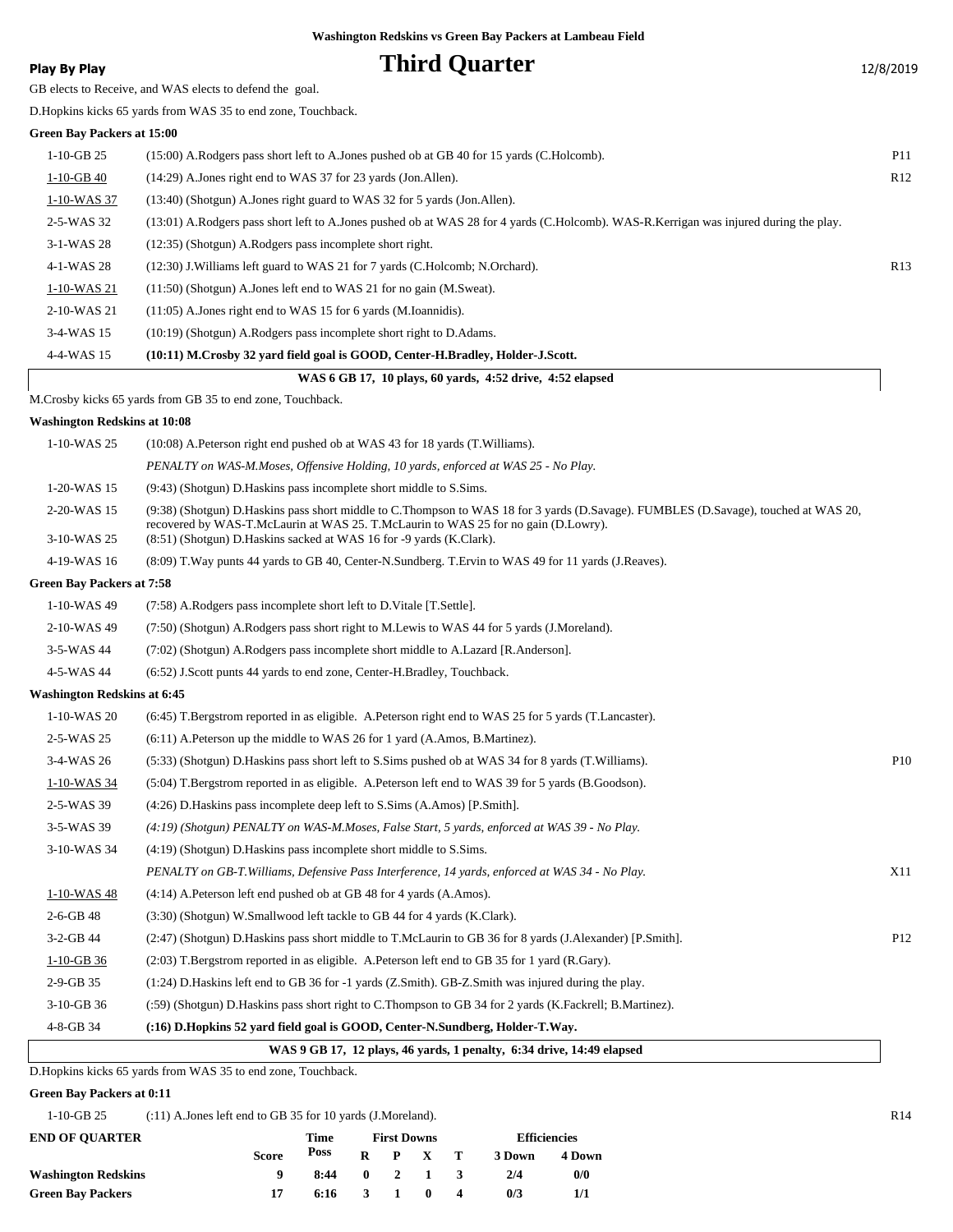| Play By Play                        | <b>Fourth Quarter</b>                                                                                                                                                                                                                                                                                                                                                               | 12/8/2019       |
|-------------------------------------|-------------------------------------------------------------------------------------------------------------------------------------------------------------------------------------------------------------------------------------------------------------------------------------------------------------------------------------------------------------------------------------|-----------------|
| Green Bay Packers continued.        |                                                                                                                                                                                                                                                                                                                                                                                     |                 |
| $1-10$ -GB 35                       | (15:00) A. Jones right end to GB 30 for -5 yards (J. Moreland).                                                                                                                                                                                                                                                                                                                     |                 |
| 2-15-GB 30                          | (14:22) (Shotgun) A.Rodgers scrambles up the middle to GB 36 for 6 yards (J.Bostic).                                                                                                                                                                                                                                                                                                |                 |
| 3-9-GB 36                           | (13:36) (Shotgun) A.Rodgers pass incomplete deep left to A.Jones [J.Bostic].                                                                                                                                                                                                                                                                                                        |                 |
| 4-9-GB 36                           | (13:30) J.Scott punts 40 yards to WAS 24, Center-H.Bradley. S.Sims to WAS 30 for 6 yards (I.Campbell).                                                                                                                                                                                                                                                                              |                 |
| <b>Washington Redskins at 13:19</b> |                                                                                                                                                                                                                                                                                                                                                                                     |                 |
| 1-10-WAS 30                         | (13:19) A. Peterson right guard to WAS 34 for 4 yards (T. Lancaster).                                                                                                                                                                                                                                                                                                               |                 |
| 2-6-WAS 34                          | (12:46) (Shotgun) A.Peterson right tackle to WAS 38 for 4 yards (A.Amos, B.Martinez).                                                                                                                                                                                                                                                                                               |                 |
| 3-2-WAS 38                          | (12:22) (No Huddle, Shotgun) D. Haskins pass short right to S. Sims to WAS 46 for 8 yards (C. Sullivan).                                                                                                                                                                                                                                                                            | P <sub>13</sub> |
| 1-10-WAS 46                         | (11:36) (Shotgun) A.Peterson up the middle to 50 for 4 yards (D.Lowry).                                                                                                                                                                                                                                                                                                             |                 |
| $2 - 6 - 50$                        | (10:49) T.Bergstrom reported in as eligible. W.Smallwood left guard to 50 for no gain (B.Goodson).                                                                                                                                                                                                                                                                                  |                 |
| $3 - 6 - 50$                        | (10:10) (Shotgun) D.Haskins pass incomplete deep middle to K.Harmon.                                                                                                                                                                                                                                                                                                                |                 |
| $4 - 6 - 50$                        | (10:05) T. Way punts 39 yards to GB 11, Center-N. Sundberg, fair catch by T. Ervin.                                                                                                                                                                                                                                                                                                 |                 |
| <b>Green Bay Packers at 9:58</b>    |                                                                                                                                                                                                                                                                                                                                                                                     |                 |
| $1-10-GB$ 11                        | (9:58) A.Rodgers sacked at GB 5 for -6 yards (M.Ioannidis).                                                                                                                                                                                                                                                                                                                         |                 |
| $2-16$ -GB 5                        | (9.14) (Shotgun) A.Rodgers pass short right to A.Jones to GB 7 for 2 yards (S.Hamilton).                                                                                                                                                                                                                                                                                            |                 |
| $3-14-GB7$                          | (8.28) (Shotgun) A.Rodgers pass deep right to A.Jones to GB 32 for 25 yards (M.Nicholson).                                                                                                                                                                                                                                                                                          | P <sub>15</sub> |
| $1-10-GB$ 32                        | (7:26) J. Williams right tackle to GB 34 for 2 yards (J. Bostic).                                                                                                                                                                                                                                                                                                                   |                 |
| 2-8-GB 34                           | (6:08) J. Williams right end to GB 39 for 5 yards (M. Sweat; S. Hamilton).                                                                                                                                                                                                                                                                                                          |                 |
| 3-3-GB 39                           | (5:59) (Shotgun) A.Jones up the middle to GB 44 for 5 yards (Jon.Allen).                                                                                                                                                                                                                                                                                                            | R <sub>16</sub> |
| $1-10$ -GB 44                       | (5:14) (No Huddle, Shotgun) A.Rodgers pass short right to J.Graham pushed ob at GB 48 for 4 yards (L.Collins).                                                                                                                                                                                                                                                                      |                 |
| $2-6-GB$ 48                         | (4:39) A.Rodgers pass short right to G.Allison to WAS 23 for 29 yards (F.Moreau). FUMBLES (F.Moreau), RECOVERED by WAS-<br>M.Nicholson at WAS 13. M.Nicholson to WAS 21 for 8 yards (A.Lazard).<br>The Replay Official reviewed the runner was not down by contact ruling, and the play was REVERSED.<br>A.Rodgers pass short right to G.Allison to WAS 41 for 11 yards (F.Moreau). | P <sub>17</sub> |
| 1-10-WAS 41                         | (4:21) A.Rodgers pass short right to D.Adams to WAS 36 for 5 yards (J.Moreland).                                                                                                                                                                                                                                                                                                    |                 |
| 2-5-WAS 36                          | (3:44) A. Jones right tackle to WAS 24 for 12 yards (S. Thomas; J. Bostic).                                                                                                                                                                                                                                                                                                         | R <sub>18</sub> |
|                                     | Timeout #1 by WAS at 03:34.                                                                                                                                                                                                                                                                                                                                                         |                 |
| 1-10-WAS 24                         | (3:34) (Shotgun) A.Jones right guard to WAS 19 for 5 yards (R.Anderson, J.Bostic). WAS-R.Anderson was injured during the play.                                                                                                                                                                                                                                                      |                 |
|                                     | Timeout #2 by WAS at $03:27$ .                                                                                                                                                                                                                                                                                                                                                      |                 |
| 2-5-WAS 19                          | $(3:27)$ (Shotgun) J. Williams up the middle to WAS 16 for 3 yards (Jon. Allen).                                                                                                                                                                                                                                                                                                    |                 |
| 3-2-WAS 16                          | $(2.43)$ (Shotgun) J. Williams up the middle to WAS 15 for 1 yard (J. Bostic).                                                                                                                                                                                                                                                                                                      |                 |
|                                     | Timeout #3 by WAS at 02:38.                                                                                                                                                                                                                                                                                                                                                         |                 |
| 4-1-WAS 15                          | (2:38) M.Crosby 33 yard field goal is GOOD, Center-H.Bradley, Holder-J.Scott.                                                                                                                                                                                                                                                                                                       |                 |
|                                     | WAS 9 GB 20, 14 plays, 74 yards, 7:24 drive, 12:26 elapsed                                                                                                                                                                                                                                                                                                                          |                 |
|                                     | M. Crosby kicks 65 yards from GB 35 to end zone, Touchback.                                                                                                                                                                                                                                                                                                                         |                 |
| <b>Washington Redskins at 2:34</b>  |                                                                                                                                                                                                                                                                                                                                                                                     |                 |
| 1-10-WAS 25                         | (2:34) (Shotgun) D.Haskins pass short middle to T.McLaurin to WAS 40 for 15 yards (J.Alexander).                                                                                                                                                                                                                                                                                    | P <sub>14</sub> |
| 1-10-WAS 40                         | (2:13) (No Huddle, Shotgun) D.Haskins pass short middle to C.Thompson to GB 49 for 11 yards (B.Martinez).                                                                                                                                                                                                                                                                           | P <sub>15</sub> |
| Two-Minute Warning                  |                                                                                                                                                                                                                                                                                                                                                                                     |                 |
| 1-10-GB 49                          | (2:00) (Shotgun) D.Haskins pass short left to C.Thompson ran ob at GB 48 for 1 yard (J.Jackson).                                                                                                                                                                                                                                                                                    |                 |
| 2-9-GB 48                           | (1:53) (Shotgun) D.Haskins pass short middle to T.McLaurin to GB 27 for 21 yards (B.Martinez).                                                                                                                                                                                                                                                                                      | P <sub>16</sub> |
| $1-10-GB$ 27                        | $(1:35)$ (No Huddle) D. Haskins spiked the ball to stop the clock.                                                                                                                                                                                                                                                                                                                  |                 |
| 2-10-GB 27                          | (1:34) (Shotgun) D.Haskins pass short left to C.Thompson pushed ob at GB 13 for 14 yards (C.Sullivan).                                                                                                                                                                                                                                                                              | P <sub>17</sub> |
| $1 - 10 - GB$ 13                    | (1:25) (Shotgun) D. Haskins pass incomplete short left to C. Thompson.                                                                                                                                                                                                                                                                                                              |                 |
| 2-10-GB 13                          | (1:22) (Shotgun) D.Haskins pass short middle to T.McLaurin for 13 yards, TOUCHDOWN.                                                                                                                                                                                                                                                                                                 | P18             |
|                                     | TWO-POINT CONVERSION ATTEMPT. D. Haskins rushes left tackle. ATTEMPT FAILS.                                                                                                                                                                                                                                                                                                         |                 |
|                                     | WAS 15 GB 20, 8 plays, 75 yards, 1:17 drive, 13:43 elapsed                                                                                                                                                                                                                                                                                                                          |                 |
|                                     | D.Hopkins kicks onside 12 yards from WAS 35 to WAS 47. D.Adams (didn't try to advance) to WAS 47 for no gain.                                                                                                                                                                                                                                                                       |                 |

**Green Bay Packers at 1:17**

1-10-WAS 47 (1:17) A.Rodgers kneels to WAS 48 for -1 yards.

2-11-WAS 48 (:38) A.Rodgers kneels to WAS 49 for -1 yards.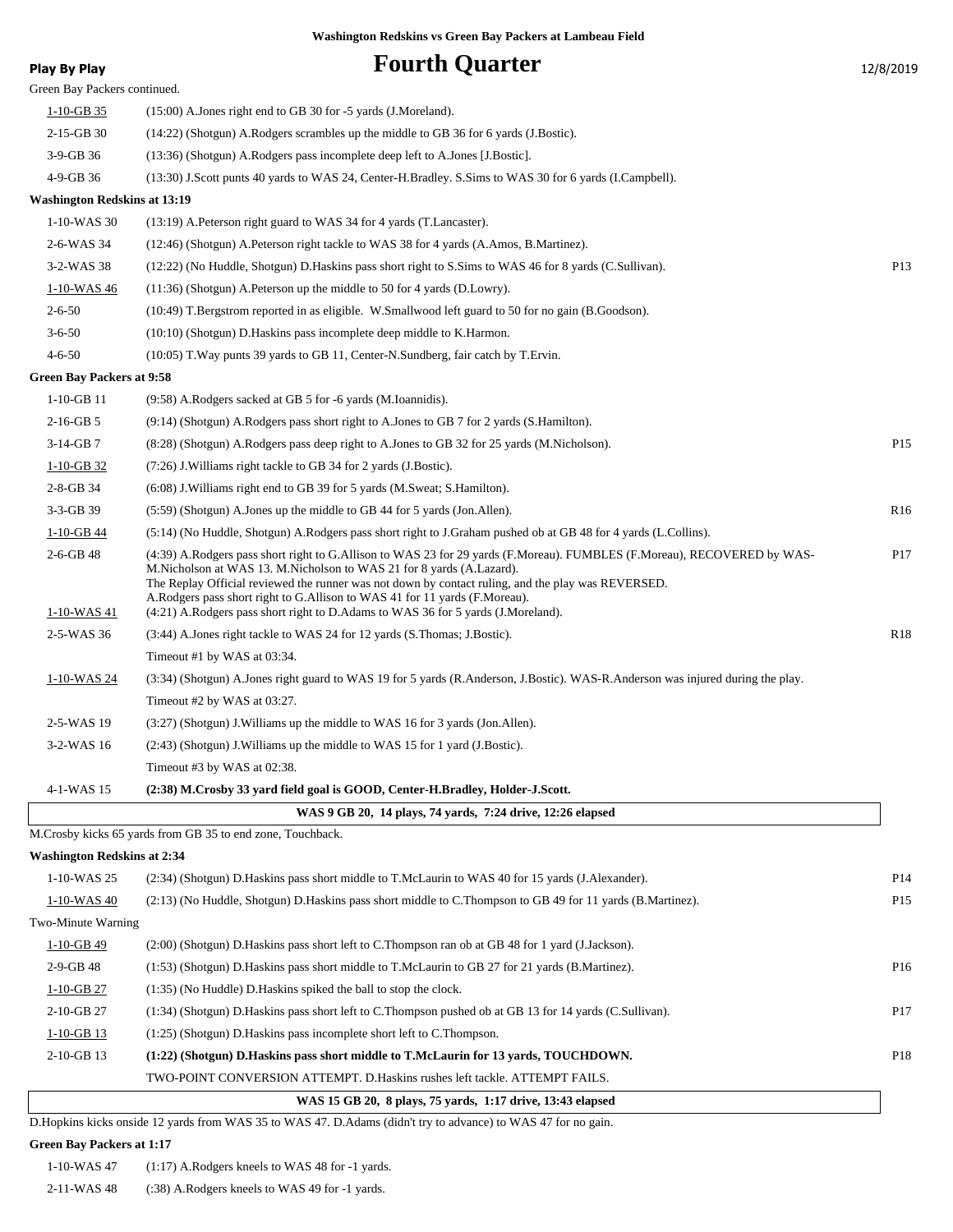|                            |       |       |                    |    |                 |    |                     | Washington Redskins vs Green Bay Packers at Lambeau Field |  |
|----------------------------|-------|-------|--------------------|----|-----------------|----|---------------------|-----------------------------------------------------------|--|
| <b>END OF OUARTER</b>      |       | Time  | <b>First Downs</b> |    |                 |    | <b>Efficiencies</b> |                                                           |  |
|                            | Score | Poss  |                    |    | $R$ $P$ $X$ $T$ |    | 3 Down              | 4 Down                                                    |  |
| <b>Washington Redskins</b> | 15    | 4:38  | $\mathbf{0}$       | -6 | $\blacksquare$  | -6 | 1/2                 | 0/0                                                       |  |
| <b>Green Bay Packers</b>   | 20    | 10:22 | $\mathcal{L}$      |    | $\mathbf{0}$    |    | 2/4                 | 0/0                                                       |  |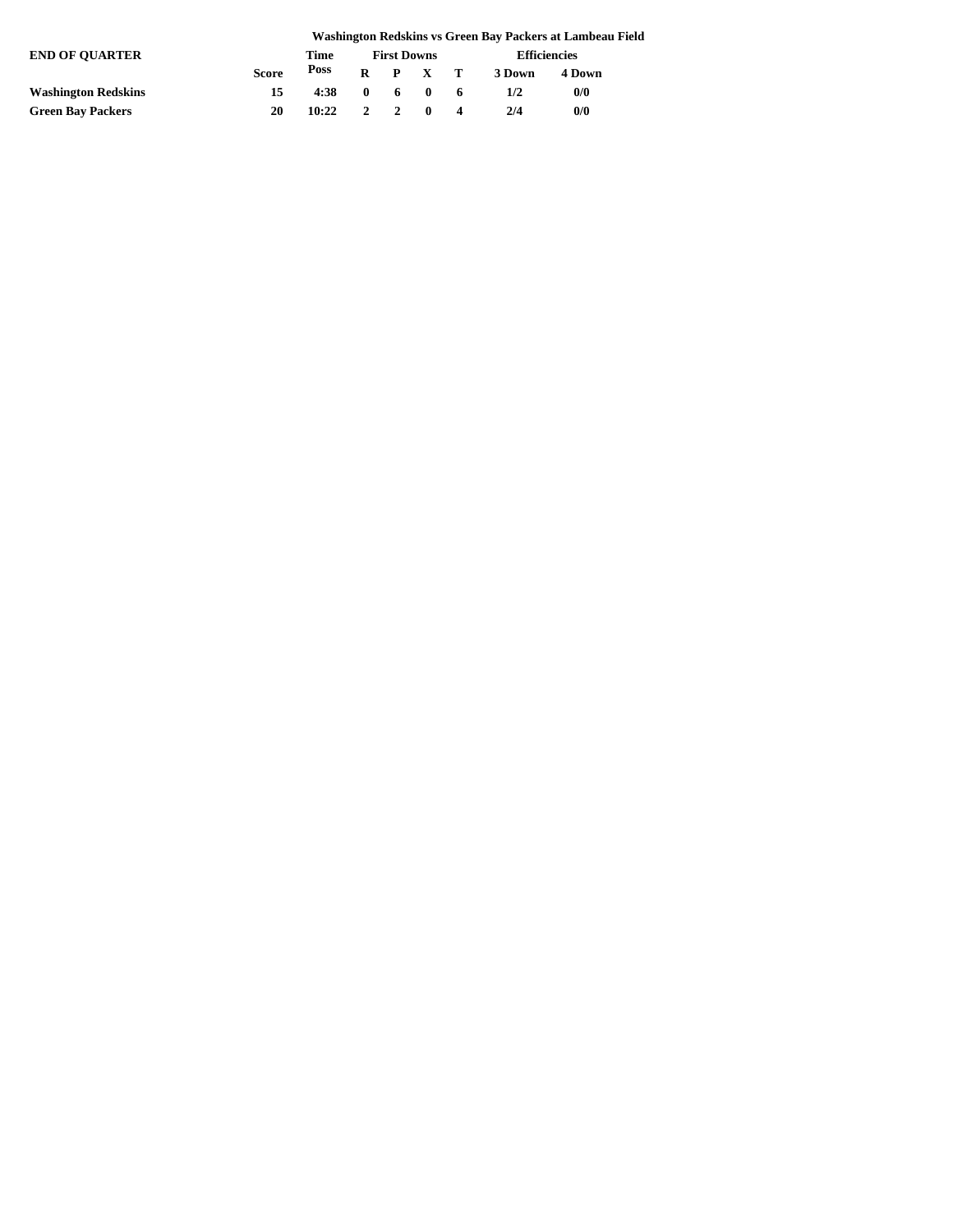### **Miscellaneous Statistics Report**

**Washington Redskins vs Green Bay Packers**

**12/8/2019 at Lambeau Field**

#### **Ten Longest Plays for Washington Redskins**

| Yards | <b>Otr</b> | <b>Play Start</b>       | <b>Play Description</b>                                                                                              |
|-------|------------|-------------------------|----------------------------------------------------------------------------------------------------------------------|
| 30    |            | 2 3-13-GB 32            | (4:37) (Shotqun) D.Haskins pass deep middle to K.Harmon to GB 2 for 30 yards (A.Amos; D.Savage).                     |
| 23    | 2.         | 1-10-WAS 34             | (7:03) D. Guice right end to GB 43 for 23 yards (D. Savage). WAS-D. Guice was injured during the play.               |
| 21    |            | 4 2-9-GB 48             | (1:53) (Shotgun) D.Haskins pass short middle to T.McLaurin to GB 27 for 21 yards (B.Martinez).                       |
| 15    |            | 4 1-10-WAS 25           | (2:34) (Shotgun) D.Haskins pass short middle to T.McLaurin to WAS 40 for 15 yards (J.Alexander).                     |
| 14    |            | 4 2-10-GB 27            | (1:34) (Shotgun) D.Haskins pass short left to C.Thompson pushed ob at GB 13 for 14 yards (C.Sullivan).               |
| 13    |            | 2 2-5-WAS 42            | (13:24) (Shotgun) D.Haskins pass short left to S.Sims pushed ob at GB 45 for 13 yards (C.Sullivan).                  |
| 13    |            | $2 \quad 2 - 9 - GB 42$ | (6:05) (Shotgun) A.Peterson up the middle to GB 29 for 13 yards (B.Martinez; B.Goodson).                             |
| 13    |            | 4 2-10-GB 13            | (1:22) (Shotgun) D. Haskins pass short middle to T. McLaurin for 13 yards, TOUCHDOWN.                                |
| 11    |            | 2 2-6-WAS 23            | (7:40) T.Bergstrom reported in as eligible. A.Peterson up the middle to WAS 34 for 11 yards (B.Goodson; T.Williams). |
| 11    |            | 2-7-WAS 43              | (:28) (No Huddle, Shotgun) D.Haskins pass short middle to S.Sims to GB 46 for 11 yards (A.Amos).                     |

#### **Ten Longest Plays for Green Bay Packers**

| Yards | <b>Otr</b> | <b>Play Start</b>              | <b>Play Description</b>                                                                      |
|-------|------------|--------------------------------|----------------------------------------------------------------------------------------------|
| 42    |            | $2 \quad 1 - 10 - GB \quad 12$ | (11:22) A.Jones up the middle pushed ob at WAS 46 for 42 yards (M.Nicholson).                |
| 25    |            | $1 \quad 1 - 10 - GB$ 43       | (3:40) A.Rodgers pass short right to J.Graham to WAS 32 for 25 yards (D.Payne).              |
| 25    |            | 4 3-14-GB 7                    | (8:28) (Shotgun) A.Rodgers pass deep right to A.Jones to GB 32 for 25 yards (M.Nicholson).   |
| 23    |            | $3 \quad 1 - 10 - GB$ 40       | (14:29) A.Jones right end to WAS 37 for 23 yards (Jon.Allen).                                |
| 20    |            | $1 \quad 1 - 10 - 50$          | (12:50) A.Rodgers pass short left to J.Graham to WAS 30 for 20 yards (M.Nicholson).          |
| 17    |            | 2 3-8-GB 27                    | (2:57) (Shotgun) A.Rodgers pass short middle to A.Lazard to GB 44 for 17 yards (J.Moreland). |
| 16    |            | $1\quad 2 - 6 - WAS 28$        | (2:07) A.Jones left end to WAS 12 for 16 yards (L.Collins).                                  |
| 15    |            | $2 \quad 1 - 10 - GB$ 44       | (2:14) A. Rodgers pass short right to D. Adams ran ob at WAS 41 for 15 yards (S. Thomas).    |
| 15    |            | 3 1-10-GB 25                   | (15:00) A.Rodgers pass short left to A.Jones pushed ob at GB 40 for 15 yards (C.Holcomb).    |
| 13    |            | 1 3-6-WAS 26                   | (10:49) (Shotgun) A.Rodgers scrambles left end to WAS 13 for 13 yards (J.Moreland).          |

| <b>Touchdown Scoring Information</b> |                     | <b>Offense</b> |     | <b>Defense</b> Special Teams |  |
|--------------------------------------|---------------------|----------------|-----|------------------------------|--|
| <b>VISITOR</b>                       | Washington Redskins |                |     |                              |  |
| <b>HOME</b>                          | Green Bay Packers   |                | - 0 |                              |  |

#### **Player Scoring Information Club Player TD Rush TD Rec KO TD Punt Int TD Fum TD TD TD Misc TD FG XP 2Pt Rush 2Pt Sfty Points Rec** WAS A.Peterson 0 1 0 0 0 0 0 0 0 0 0 0 0 6 WAS T.McLaurin 0 0 1 0 0 0 0 0 0 0 0 0 0 6 WAS D.Hopkins 0 0 0 0 0 0 0 0 1 0 0 0 0 3 GB M.Crosby 0 0 0 0 0 0 0 0 2 2 0 0 0 8 GB A.Jones 0 1 0 0 0 0 0 0 0 0 0 0 0 6

GB R.Tonyan 0 0 1 0 0 0 0 0 0 0 0 0 0 6

| <b>Possession Detail</b>    | <b>First Half</b> |              | <b>Second Half</b> |       | Game           |       |
|-----------------------------|-------------------|--------------|--------------------|-------|----------------|-------|
|                             | <b>Visitor</b>    | Home         | <b>Visitor</b>     | Home  | <b>Visitor</b> | Home  |
| Largest Lead                | $\mathbf{0}$      | 14           | $\mathbf{0}$       | 11    | 0              | 14    |
| Drives Leading              | 0                 |              | 0                  |       | 0              | 10    |
| Time of Possession Leading  | 0:00              | 10:02        | 0:00               | 16:38 | 0:00           | 26:40 |
| Largest Deficit             | -14               | 0            | $-11$              |       | -14            | 0     |
| Drives Trailing             | 5                 | $\mathbf{0}$ | 4                  |       | 9              | 0     |
| Time of Possession Trailing | 14:04             | 0:00         | 13:22              | 0:00  | 27:26          | 0:00  |
| Times Score Tied Up         |                   | 0            |                    |       |                | 0     |
| Lead Changes                |                   |              |                    |       |                |       |